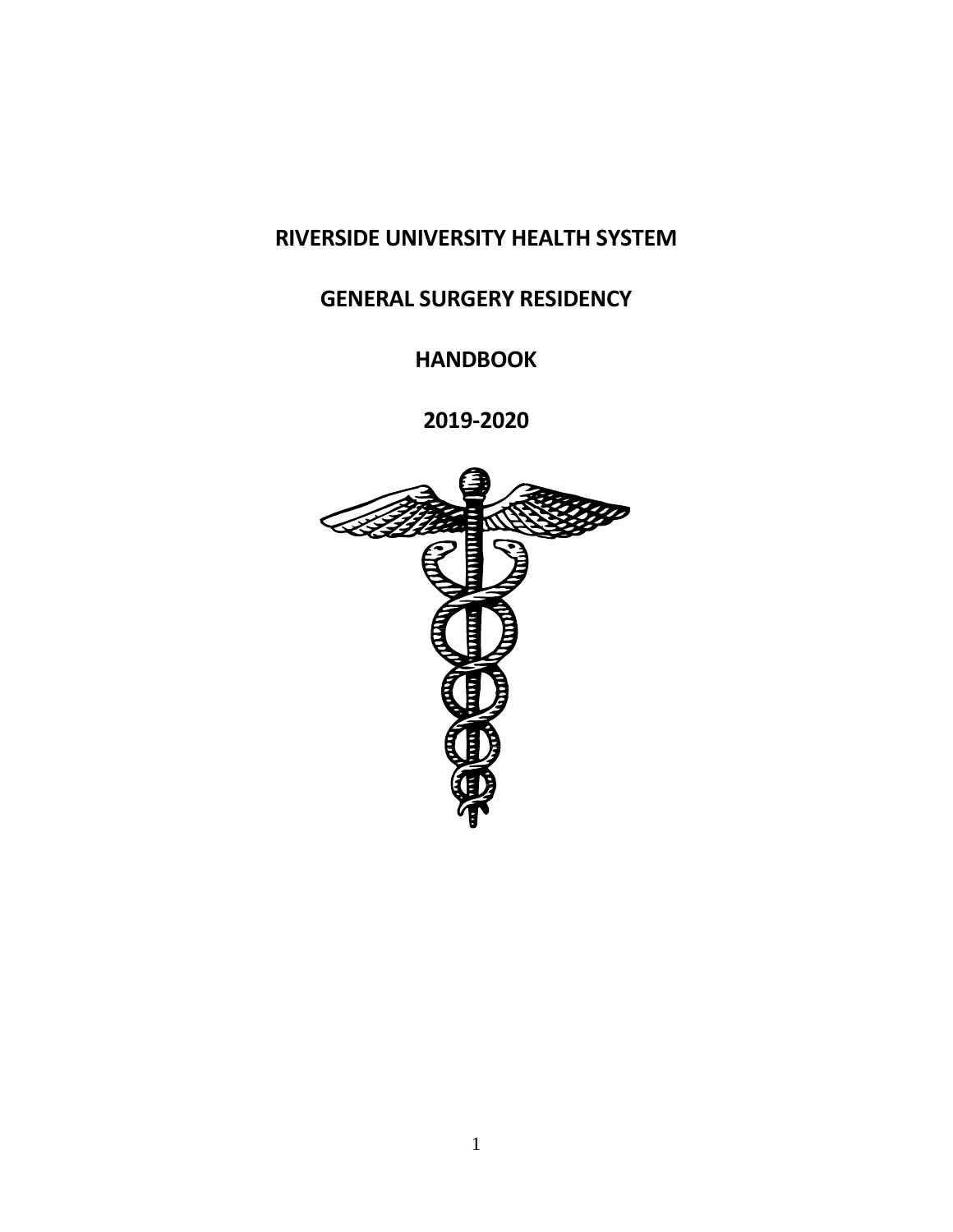# **Table of Contents**

- **3** Mission Statement
- General Educational Objectives
- **4** Yearly Educational Goals
- **7** ACGME Competencies

Continuation in Residency

- **Resident Performance Evaluation** 
	- o CAMEO / Operative Evaluations
- **EXECUTE:** Attending and Rotation Evaluation
- **EXEC** Semi-Annual Evaluations / Interviews
- **Milestone Reporting**
- **Journal Club**
- **•** Oral Examinations
- **In-Training Examinations**
- **•** Operative Experience
- **Lectures**
- **Research** 
	- o Resident Travel for Professional Activities
- **12** Graduate Medical Education Office
	- **USMLE Step III**
	- California Medical License
	- **ACLS** / BLS
	- **ATLS**
- **13** Clinical Rotations
	- **Call Schedules**
	- **Nedical Records**
	- **Medical Student Teaching**

**14** Leaves

- **Authorized Absence**
- **Vacation and Leave Policy**
- **Sick Leave**
- No Call No Show
- **Maternity Leave**
- **Funeral Leave**
- **Jury Duty**
- **17** Program Policies
	- **Dress Code**
	- **The Learning and Working Environment**
	- **Patient Safety and Quality Improvement**
	- **EXECOUTER Supervision and Accountability / Supervision Policy**
	- **•** Professionalism
	- **Well-being**
	- **Fatigue Mitigation**
	- Clinical Responsibility, Teamwork, and Transition of Care
	- **EXECLINICAL AND EXECLICATE Clinical and Educational Work Hours**
	- **•** Moonlighting
	- Graduate Medical Education Disciplinary, Remediation and Appeal Process
- **34** Resident Representation

Personal Files Library American College of Surgeons (ACS) Mail Boxes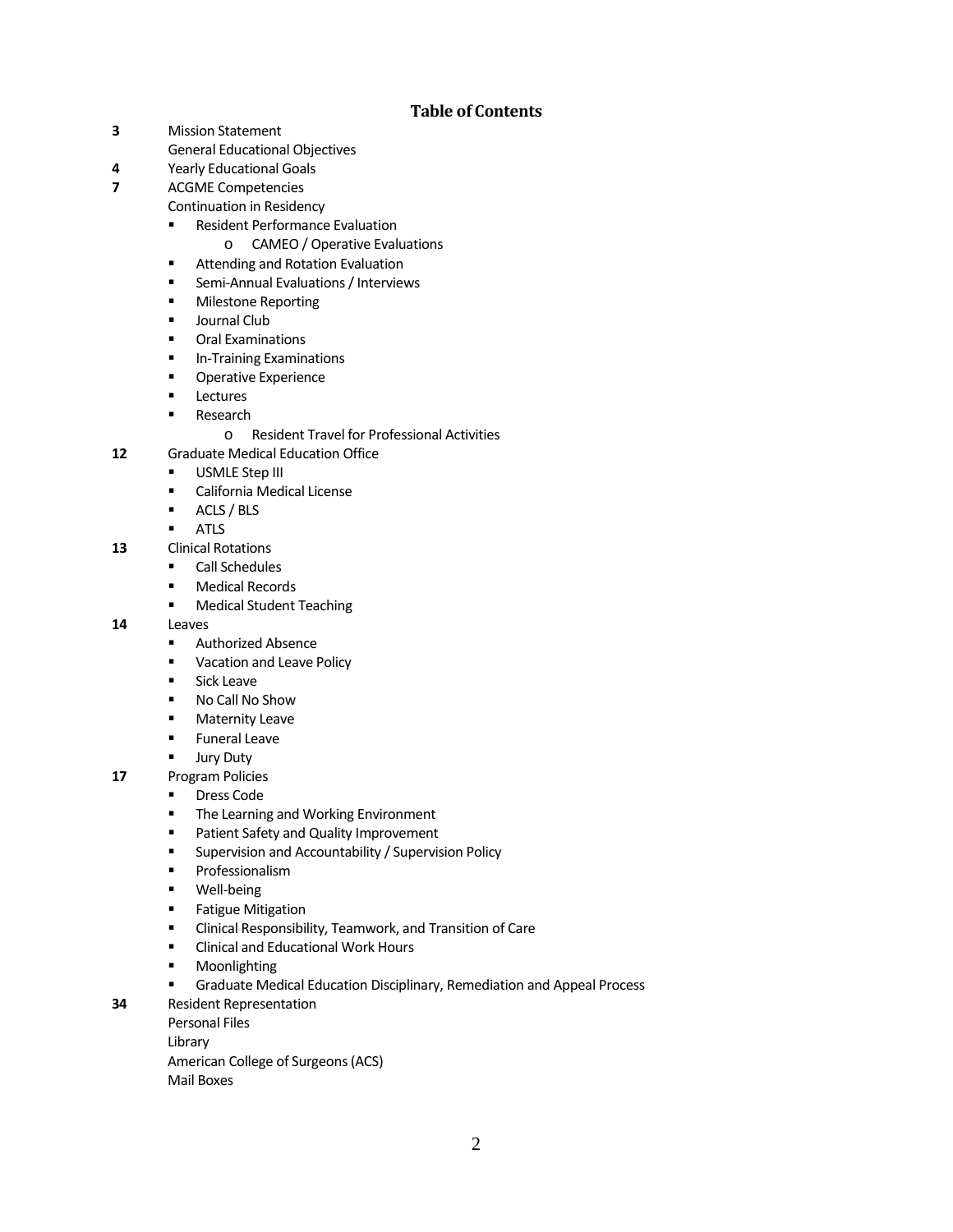# **Riverside University Health System General Surgery Residency**

Welcome to Riverside University Health System (RUHS) and affiliated hospitals General Surgery Residency Program. It has taken much work and focused attention for your arrival at this point in your career - CONGRATULATIONS! Your choice of a residency has been pivotal, for it will affect your future professional satisfaction and your contribution to medicine, as well as your personal and family life. The residency years may be stressful and time consuming, but this intensity will be rewarded by accomplishment and the acquisition of technical skills and knowledge.

This residency program believes and promotes the philosophy of excellence in surgical education. We have specifically arranged every rotation to enrich the experience of our residents. We believe this approach is the most effective way of teaching the science and the art of medicine and surgery. Our goal is to train safe, confident, and competent surgeons who will be tomorrow's leaders in the specialty of surgery. Each of you has different long-term goals: some to serve as community surgeons, and some as academic surgical researchers and educators. There is ample opportunity; we have developed a residency program that will satisfy the development of any of these goals.

# **MISSION STATEMENT:**

- To have a residency program which is amongst the leaders in the area of surgical education
- To educate residents and medical students in the art and science of surgery.
- To recruit, support and retain faculty with high academic standards, who are committed to surgical education and are excellent role models to younger generations of surgeons.
- To maintain and foster a research environment that contributes to medical knowledge and stimulates innovative thinking in our residents and faculty.
- To foster an educational environment in which the mission of RUHS, Kaiser Permanente, and Loma Linda Medical Center is emphasized not only in the care of the patient, but also by helping our residents to become excellent surgeons while they continue to cultivate their cultural, social and spiritual life.

## **GENERAL EDUCATIONAL OBJECTIVES:**

- To acquire a comprehensive knowledge base, clinical decision-making ability, and technical skills in the principal components of general surgery. These goals are fostered in an environment of progressively-graded clinical and operative experience and responsibility.
- To acquire a broad experience in the additional components of general surgery, including acquisition of the appropriate knowledge base, the development of specific technical skills, and an understanding of the principles of decision-making particular to the specialty.
- To acquire the ability to quickly and effectively assess, stabilize, and manage (operatively or nonoperatively, as appropriate) the patient with severe multiple injuries, regardless of the organ systems involved.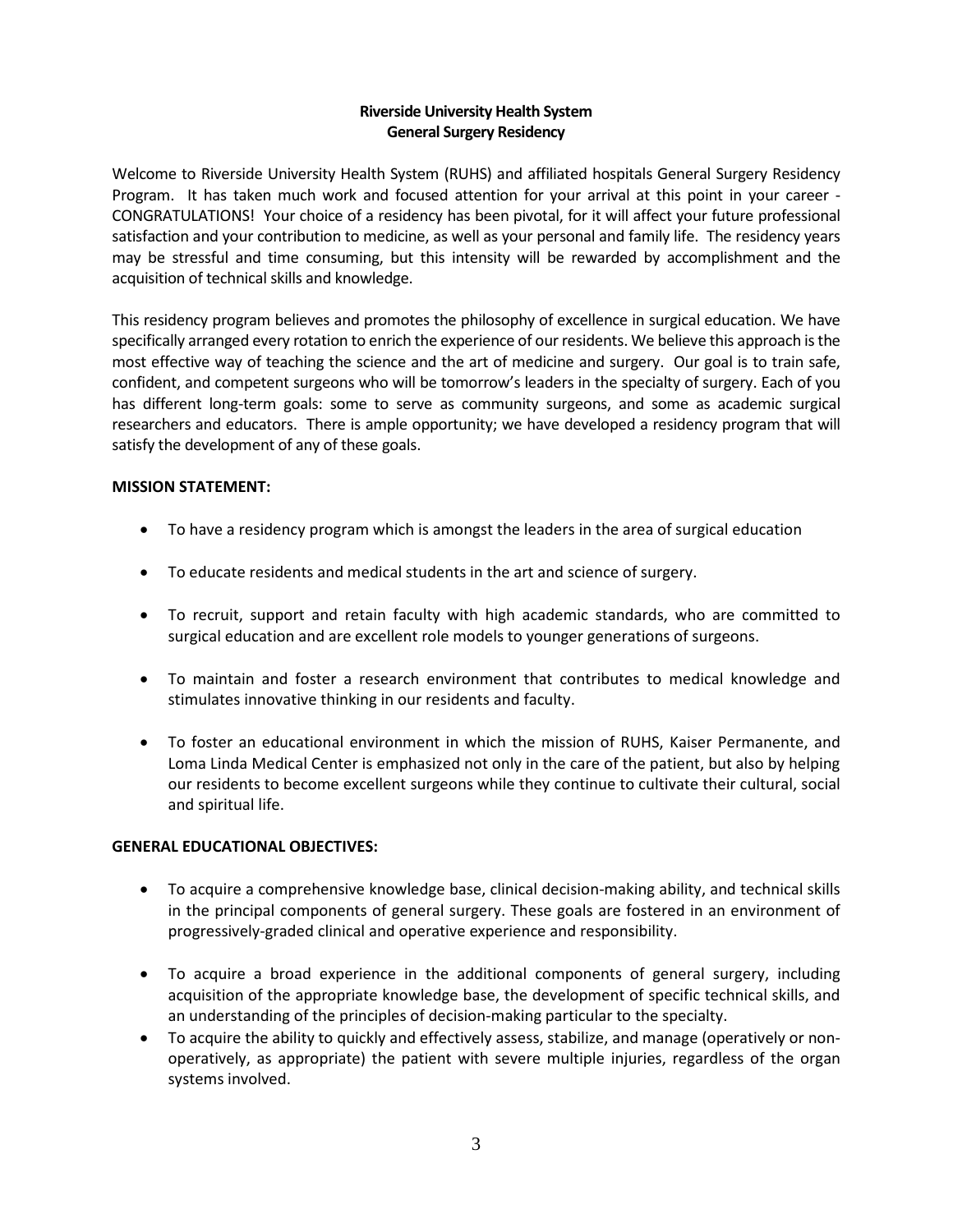- To demonstrate the intellectual curiosity and commitment required to participate fully in the didactic curriculum of the residency program and to develop personal, life-long habits of selfstudy and continuing education.
- To develop professional habits consistent with sound ethical medical practice, including:
	- o Effective interpersonal relationships with peers and other health professionals.
	- o A compassionate attitude toward patients and their families and friends.
	- o Clarity and timeliness of written communication in medical records and elsewhere.
- To develop General Competencies in areas recommended by the ACGME
	- o Patient care
	- o Medical knowledge
	- o Practice-Based learning and improvement
	- o Interpersonal and communication skills
	- o Professionalism
	- o System-Based practice
- To secure an environment in which the residents can develop mature surgical judgment and technical skills and, at the same time, be able to cultivate their cultural, social and spiritual life.

## **YEARLY EDUCATIONAL GOALS:**

#### **PGY 1 Goals:**

The first year resident rotates on the General Surgical Services at Riverside University Health System (RUHS). In addition, the PGY-1 will rotate through the Surgical Subspecialties Surgical Critical Care, Transplant Surgery, Anesthesia, as well as a 1 month Surgical Education rotation. The major goal of the PGY-1 year is to develop entry-level skills, knowledge, and abilities while managing the surgical patient. The PGY-1 resident is responsible for the day-to-day care of surgical patients on the service to which they are assigned under the direct supervision of senior residents and faculty. These activities will provide experience in the principles of pre- and postoperative care, experience as an assistant and an operating surgeon working under direct supervision.

## **PGY-1 resident should demonstrate the ability to:**

- o Establish basic proficiency in the evaluation of patients under routine and emergency circumstances, recognize surgical emergencies, perform a history and physical examination, order appropriate basic ancillary studies, and effectively communicate findings to other physicians.
- o Establish basic proficiency in providing pre-operative and post-operative care including writing appropriate pre-op and post-op orders for floor patients, handle nursing calls appropriately, and manage most routine postoperative care with minimal supervision.
- o Develop a working knowledge of common problems in general surgery, surgical critical care, transplant, and anesthesia (Achieves acceptable grade on rotation evaluation).
- o Establish a working knowledge and familiarity with common procedures of the surgical specialties (achieves acceptable grade on rotation evaluation).
- o Acquire basic operative skills necessary to perform less complex surgical procedures, such as hernia repair, central line procedures and minor outpatient surgery.
- o Acquire basic skills to perform endotracheal intubation and administer conscious sedation once California Medical License is obtained.
- o Develop personal values and interpersonal skills appropriate for the surgical resident (is available at required times, gives patient care needs highest priority).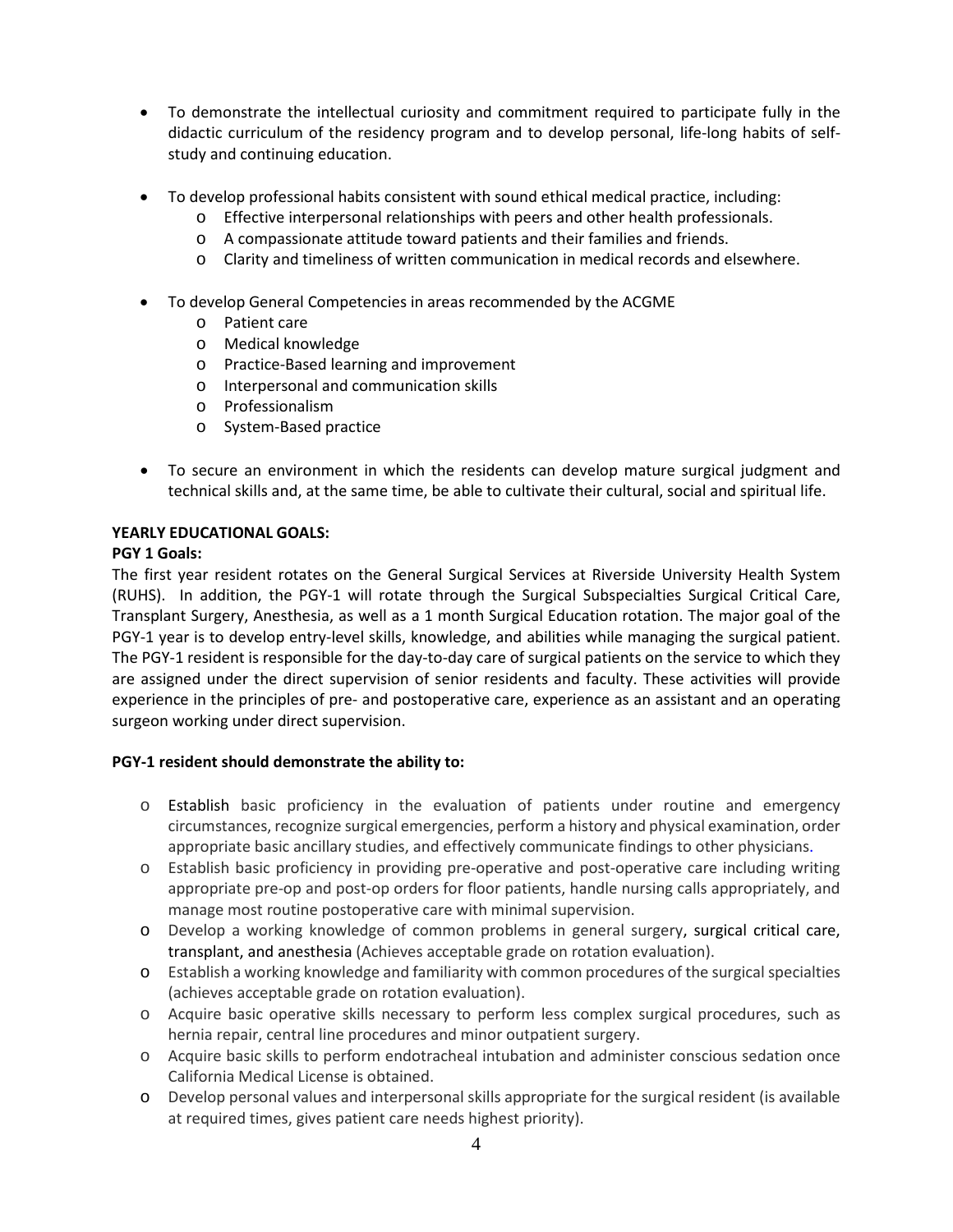- o Learn the basics of scientific methodology
- o Complete interesting case report and submit for presentation
- o Develop outline for major research project
- o Develop open and laparoscopic skills through the SAGES curriculum
- o Develop a working knowledge of the core competencies and complete the assigned curriculum for each area.
- o Develop lifelong habits of self-assessment, self-directed learning and reflection upon what has been learned to consciously change behaviors and practices that can improve patient care
- o Improve the communication skills with different members of the health care team
- o Develop a working knowledge of the responsibility in complying with the requirements of the Joint Commission in Hospital Accreditation and how this ultimately improves patient care
- o Examine the ethical underpinnings of clinical practice and address the ethics issues faced every day caring for patients.

## **PGY-2 Goals:**

The second year resident rotates on General Surgery Services at both RUHS and Kaiser Permanente and the surgical sub-specialties of plastic surgery, pediatric surgery (at LLUMC), and SICU. The PGY-2 resident is responsible for day-to-day care of surgical patients on their assigned service and will be supervised at all times by senior residents and faculty. The major goal of the second year of residency is to introduce the resident to critical care, and to allow graded responsibility for patient care, including instruction in pre- and postoperative care, with an emphasis on nutritional and metabolic management. The PGY-2 will gain additional valuable experience in the operating room both as an assistant and as the primary surgeon on uncomplicated minor surgeries.

## **PGY-2 residents should demonstrate the ability to:**

- o Develop skill in the provision of pre-operative and post-operative care by managing pre-operative and post-operative care of complex patients independently under supervision.
- o Establish a knowledge base and skill proficiency for the management of the critically ill surgical patient, place endotracheal tubes, arterial lines, and performs escharotomy proficiently. (achieves acceptable grade on rotation evaluation)
- o Develop organizational and teaching skills necessary for management of a surgical service (attends to routine organizational duties of service such as organizing rounds and teaching sessions).
- o Acquire basic skills to perform ultrasound evaluations of breast, thyroid and trauma.
- o Develop a working knowledge of and familiarity with the management of common problems in Plastic Surgery, Pediatric Surgery, and SICU. Demonstrate skill in operative technique required for procedures of increasing surgical complexity, such as skin grafting, more complex hernia repairs and complex soft-tissue surgery (is able to perform these operations with minimal assistance).
- o Continue developing a working knowledge of the core competencies and complete the assigned curriculum in each area.
- o Outline key professionalism principles as presented in the College's "Code of Professional Conduct" and apply it to everyday caring for patients.
- o Develop lifelong habits of self-assessment, self-directed learning and reflection upon what has been learned to consciously change behaviors and practices that can improve patient care
- o Continue to improve the communication skills with different members of the health care team
- o Develop an understanding of the process followed to monitor and improve quality by the hospital as a system of care as well as medical staff in particular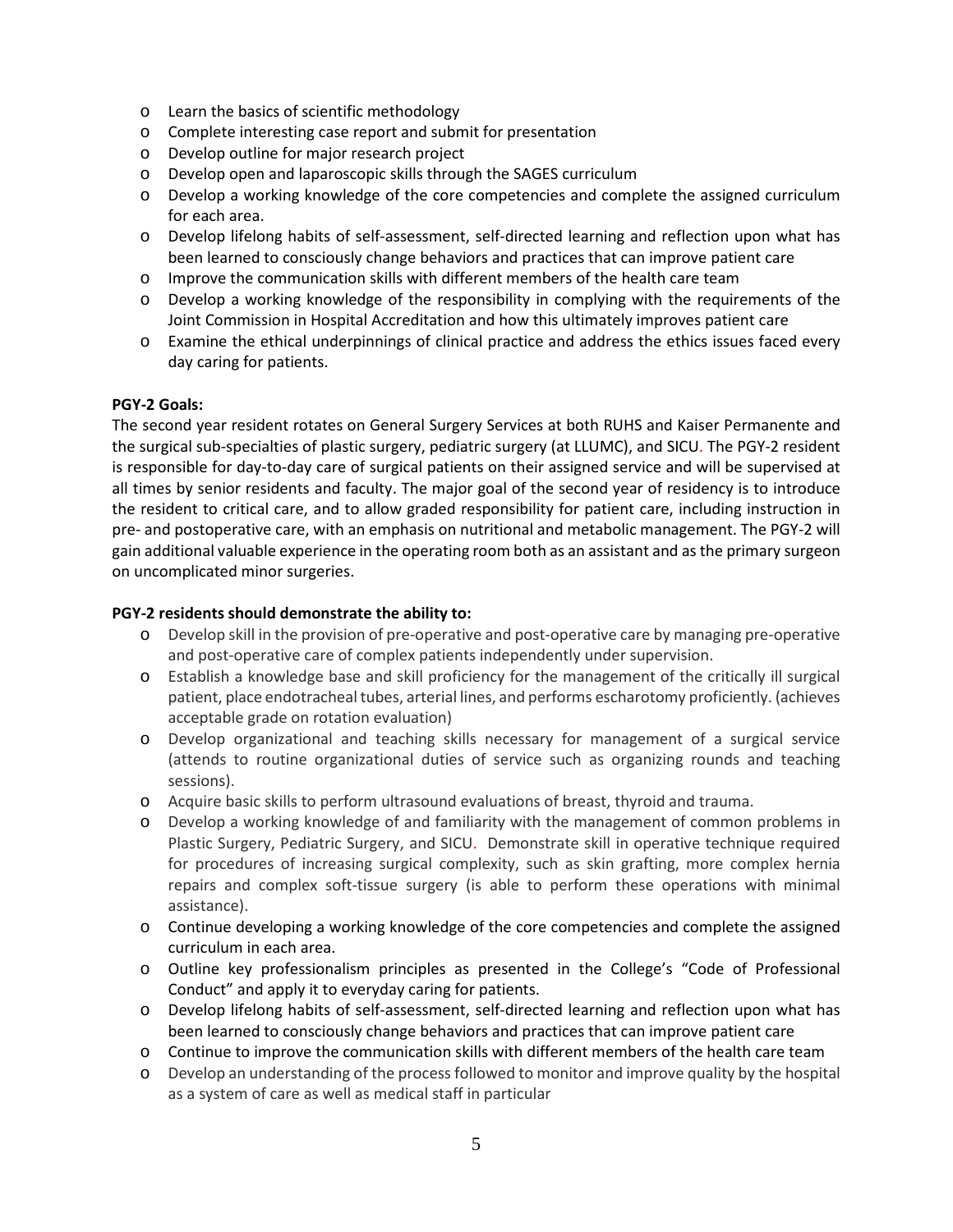# **PGY-3 Goals:**

The third year resident rotates on General Surgery Services both at RUHS and Kaiser Permanente with clinical experience on the Otolaryngology and Gastroenterology services. The PGY-3 resident will function under the direct supervision of senior residents and faculty. The principal goals for this year are to learn the direct management of patients, plan and execute surgical procedures, and provide postoperative care. During the operative phase, senior residents and faculty assist the junior resident. This diverse and enriched learning environment should permit the resident to grow and achieve limited independence understanding that assistance is immediately available.

## **PGY-3 residents should demonstrate the ability to:**

- o Continue to develop technical skills necessary for the performance of more complex surgical procedures in general surgery, and minimally invasive surgery, e.g., perform laparoscopic cholecystectomy, small bowel resection, and other procedures of similar complexity.
- o Acquire proficiency in surgical endoscopy by successfully performing colonoscopy, EGD, and sigmoidoscopy.
- o Take and pass Fundamentals of Endoscopic Surgery exam through SAGES.
- o Establish a knowledge base, judgment and interpersonal skills necessary to function as a surgical consultant by successfully managing entry-level consults with minimal direct supervision.
- o Continue developing a working knowledge of the core competencies and complete the assigned curriculum in each area.
- o Develop enhanced skills in the management of a surgical service by managing service administrative duties assigned by the chief resident or faculty.
- o Proficiency in the rational use of surgical literature and evidence-based medicine (defends discussions and recommendation with scientific evidence). Outline key professionalism principles as presented in the College's "Code of Professional Conduct" and apply it to everyday caring for patients.
- o The ability to communicate and interact with patients in difficult situations
- o Learn the role of medical staff committees and function as a committee member

## **PGY 4 Goals:**

The fourth year resident rotates on General Surgery Services at RUHS, including vascular surgery and thoracic surgery at Kaiser Permanente. The PGY-4 resident will function under the direct supervision faculty. The principal goal of this year is to develop a higher level of responsibility in the direct management of patients, planning and executing preoperative care, surgical procedures, and resolving postoperative complications. Consequently, the PGY-4 resident is provided with an environment of growth and semi-limited independence.

## **PGY-4 residents should demonstrate the ability to:**

- o Continue to develop knowledge and skills necessary for the complete management of common problems in general surgery, vascular surgery, thoracic surgery and surgical oncology while managing most common problems with minimal assistance.
- o Take and pass the Fundamentals of Laparoscopic Surgery exam through SAGES.
- o Final submission of research paper for presentation
- o Continue developing a working knowledge of the core competencies and complete the assigned curriculum in each area.
- o Develop knowledge and skills necessary to function as the trauma team leader for both adult and pediatric patients and successfully directs trauma resuscitation.
- o Satisfactory performance as a teacher of junior residents and medical students (receives acceptable feedback from students and peers).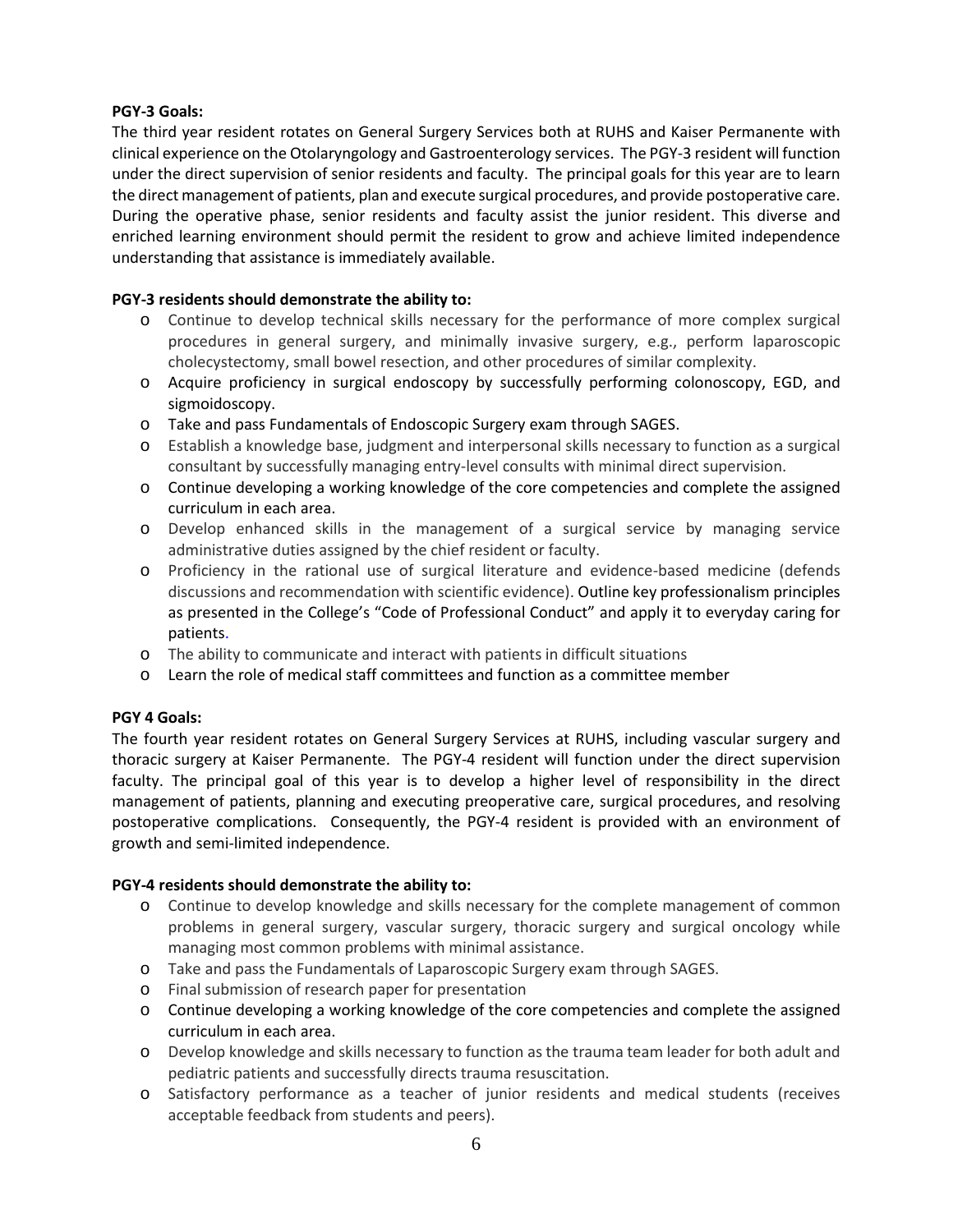- o Outline key professionalism principles as presented in the College's "Code of Professional Conduct" and apply it to everyday caring for patients.
- o Understand system based issues that will better prepare them to manage finances after residency
- o Ability to effectively communicate with patients about surgical errors and adverse outcomes and incorporate the critical elements of a disclosure conversation in their practice to provide optimum patient care.
- o Continue lifelong habits of self-assessment, self-directed learning and reflection upon what has been learned to consciously change behaviors and practices that can improve patient care

## **PGY-5 Goals:**

The fifth year resident will be assigned to the General Surgery Services at RUHS and Kaiser Permanente. At the conclusion of this year, the Chief resident should have acquired all the required cases in the Defined Categories established by the ACGME, acquired sufficient professional ability to practice competently and independently, and be qualified and eligible for American Board of Surgery Board certification.

## **PGY-5 residents should demonstrate the ability to:**

- o Develop knowledge and skills necessary to assume complete responsibility for the management of the surgical patient, including mastery of the fundamental components of surgery as defined by the American Board of Surgery (achieves acceptable score on written and oral examinations and receives acceptable evaluations).
- o Demonstrates proficiency in the management of complex problems in general surgery, vascular surgery, surgical oncology and trauma and treats complex problems in the discipline with minimal help.
- o Continue developing a working knowledge of the core competencies and complete the assigned curriculum in each area.
- o Demonstrates personal and professional responsibility, leadership skills and interpersonal skills necessary for independent practice as a specialist in surgery and successfully manages the chief resident services.
- o Outline key professionalism principles as presented in the College's "Code of Professional Conduct" and apply it to everyday caring for patients.
- o Continue lifelong habits of self-assessment, self-directed learning and reflection upon what has been learned to consciously change behaviors and practices that can improve patient care
- o Incorporate good communication skills in their daily practice
- o Develop skills to organize and manage a practice after residency

## **ACGME COMPETENCIES**:

The Accreditation Council for Graduate Medical Education (ACGME) has implemented a requirement that residents must obtain competence in the six areas listed below to the level expected of a new practitioner. Accreditation of a given residency is contingent on this requirement being met. Your residency program defines the specific knowledge, skills, behaviors, attitudes, and provides educational experiences as needed in order for residents to demonstrate the following:

- *Patient care* that is compassionate, appropriate, and effective for the treatment of health programs and the promotion of health;
- *Medical knowledge* about established and evolving biomedical, clinical, and cognate sciences, as well as the application of this knowledge to patient care;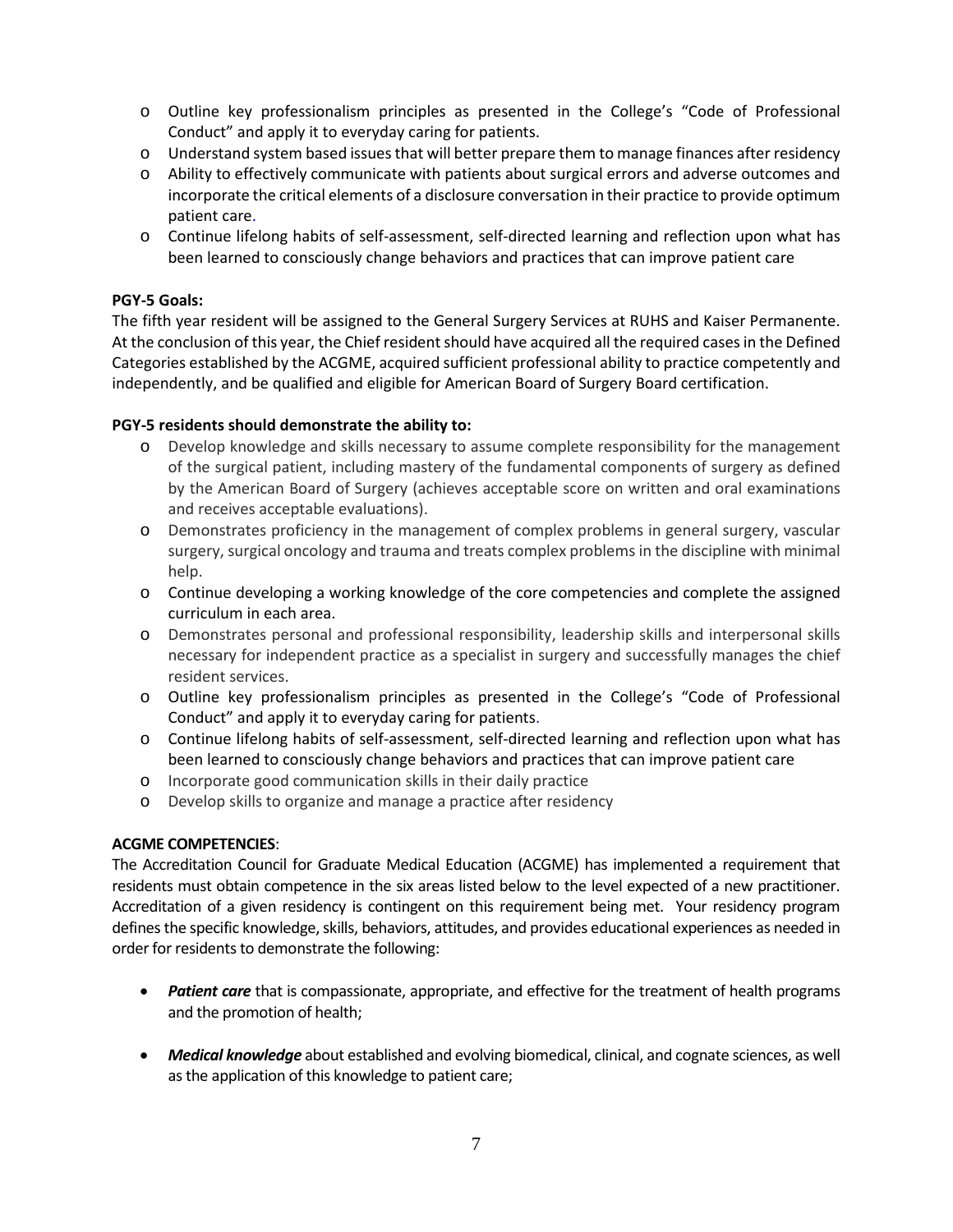- *Practice-based learning and improvement* that involves the investigation and evaluation of care for their patients, the appraisal and assimilation of scientific evidence, and improvements in patient care;
- *Interpersonal and communication skills* that result in the effective exchange of information and collaboration with patients, their families, and other health professionals;
- *Professionalism*, as manifested through a commitment to carrying out professional responsibilities, adherence to ethical principles, and sensitivity to patients of diverse backgrounds;
- *Systems-based practice*, as manifested by actions that demonstrate an awareness of responsiveness to the larger context and system of health care, as well as the ability to call effectively on other resources in the system to provide optimal health care.

## **CONTINUATION IN RESIDENCY:**

Continuation in the residency program is determined by clinical and academic performance and the number of positions available. It is ultimately determined by the recommendation of the Program Director, the Residency Review and Clinical Competency Committees. Clinical performance is based on the attending evaluation of the residents. These evaluations are completed after each rotation. Academic performance is based on a combination of conference participation, research, quarterly tests, oral examinations and the ABSITE.

The residency contract is issued for one year only. Admittance to the program in the first year does not guarantee a full five years of residency training. Continuances are year by year based on overall performance. Those residents whose poor performance does not allow them to complete even a single year will be given consideration under the terms for due process.

## **Resident Performance Evaluations:**

An evaluation of resident performance is completed by their attending(s) at the end of each rotation. YOU ARE TO REVIEW YOUR ROTATION PERFORMANCE WITH YOUR ATTENDING STAFF MEMBER AT THIS TIME. PLEASE MAKE AN EXTRA EFFORT TO MEET WITH YOUR ATTENDING STAFF FOR THIS FINAL EVALUATION. THE EVALUATION MUST BE REVIEWED BY YOU AND THE ATTENDING STAFF. All rotation evaluations can be reviewed on New Innovations. All rotation evaluations are reviewed by the Program Director or Associate Program Director and counseling is performed when indicated. The evaluations are kept in each resident's file and are available for review at any time.

The General Surgery Residency Program at Riverside University Health System recognizes informal resident assessment takes place in a variety of venues including the wards, clinics and operating room. To complete the program and be considered a candidate to the American Board of Surgery (ABS), residents must be **formally** evaluated in both the operating room and clinics. To successfully advance to each post graduate training level and to successfully complete the program and be recommended to the ABS, residents must adhere to the following:

- **1.** Be evaluated during 2 operative cases each academic year on training level appropriate operative cases. **It is the resident's responsibility to ensure these are completed yearly.**
- 2. Be evaluated during 2 clinic patient assessment (Clinic Assessment and Management Examination – CAMEO) examination each academic year. These evaluations will be scheduled by the program office anonymously.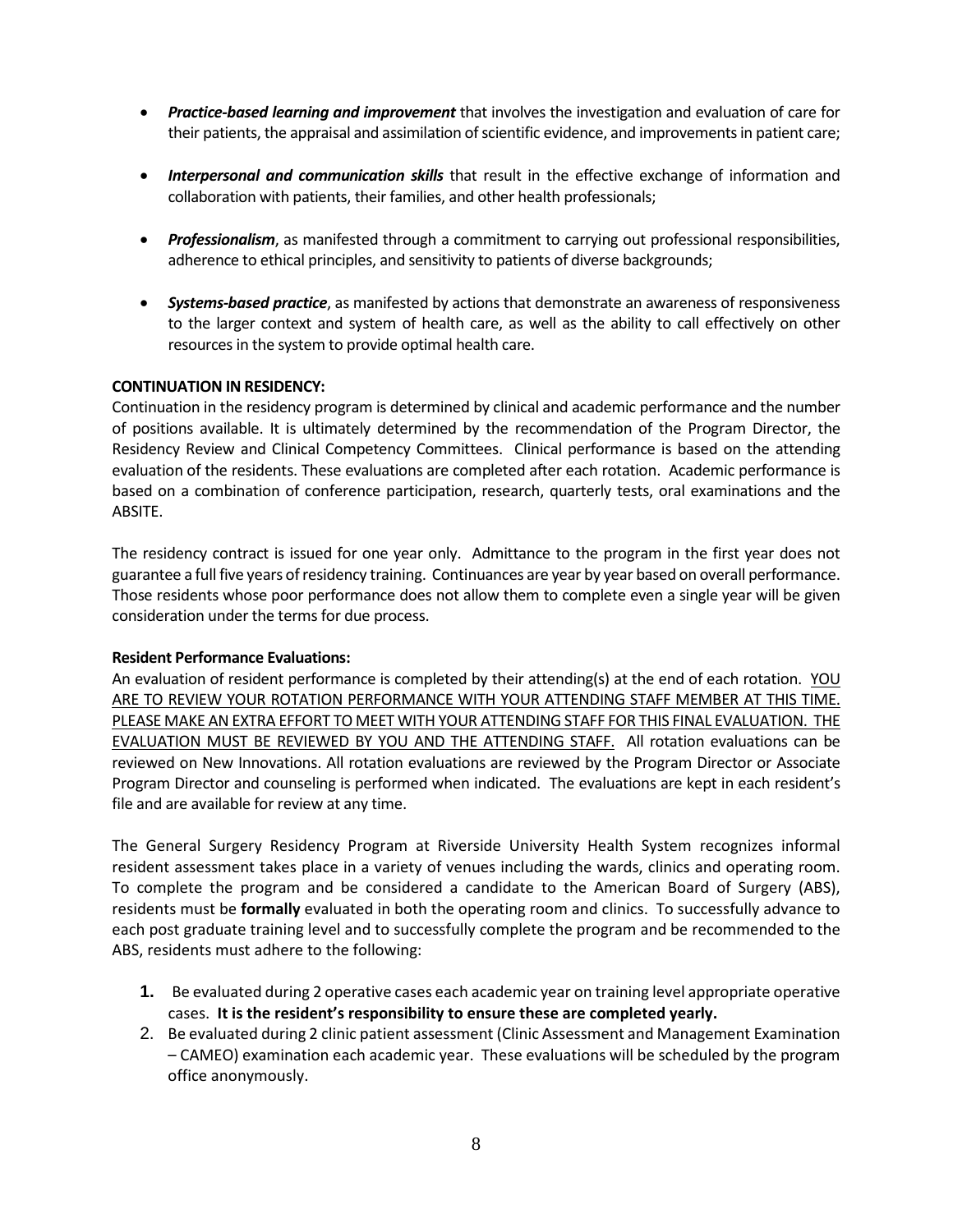#### **Attending and Rotation Evaluations:**

Each attending is very interested in an evaluation of his/her performance. At the close of each rotation, you will be expected to complete the faculty and rotation evaluation forms. Faculty/Rotation evaluation reminders will automatically be sent to you via e-mail when you complete the rotation. Reminders will continue to be sent to you through your e-mail address until you submit the evaluation. These **evaluations are completely anonymous; this anonymity is guaranteed**. **The residency office does not have access to, nor can we obtain, your password.** These evaluations are reviewed by the Program Director, the Department Chairman, the appropriate section Chairman, and are used in Faculty Evaluations. These evaluations are used to improve the content and quality of the residency program.

#### **Semi – Annual Evaluations / Interviews:**

The Director and/or Associate Directors of the Residency Training Program will conduct semi-annual interviews for each resident. These interviews are meant to provide personal feedback regarding a resident's performance, future goals, and to identify areas of concern and need. We recognize residency can be a significant stress for not only the resident but also his/her spouse. We welcome the concerned spouse to the interview meetings.

#### **Milestone Reporting:**

Milestones are designed for programs to use in semi-annual review of resident performance and have been developed specifically for surgery by the ACGME's Surgery Residency Review Committee. Milestones are knowledge, skills, attitudes, and other attributes for each of the ACGME competencies organized in a developmental framework from less to more advanced. They are descriptors and targets for resident performance as a resident moves from entry into residency through graduation. The department's Clinical Competency Committee will evaluate each resident using a variety of evaluation tools including direct observation, multi-source feedback, tests, and record reviews, etc. Your progress through the milestones will be reviewed during your semi-annual evaluation.

#### **Journal Club / Online Journal Club:**

Residents are required to participate in Journal Club. The journal clubs are each month beginning in August through May on Thursday. Journal club is moderated by both faculty and residents. If you are assigned to moderate, you will be notified by the coordinator.

## **Oral Examinations:**

Oral examinations are given to all fifth year residents in May or June. These will be conducted in the same format as the American Board of Surgery Certifying (oral) Examination. Participation is required, as this simulates the Certifying Exam in Surgery, and will point out areas upon which the resident can concentrate study in preparation for this exam. In addition, residents at the PGY 3, 4 and 5 year will be given an oral exam during each rotation by at least 1 faculty member and this will be noted on the rotation evaluation.

#### **In-Training Examinations:**

The American Board of Surgery In-Training Examination (ABSITE) is given each year on the last Friday in January. This exam tests knowledge and is graded according to level of training. It is a good indicator of surgical knowledge and gives the resident exposure to the type of testing given by the American Board of Surgery. The following guidelines are used by the Residency Committee to evaluate test results:

A. Residents with 30-50%tile will develop an Improvement Plan of reading and studying which will be approved by the Program Director and placed in the their file. Quarterly reports will need to be submitted and will be reviewed by the Residency Review Committee.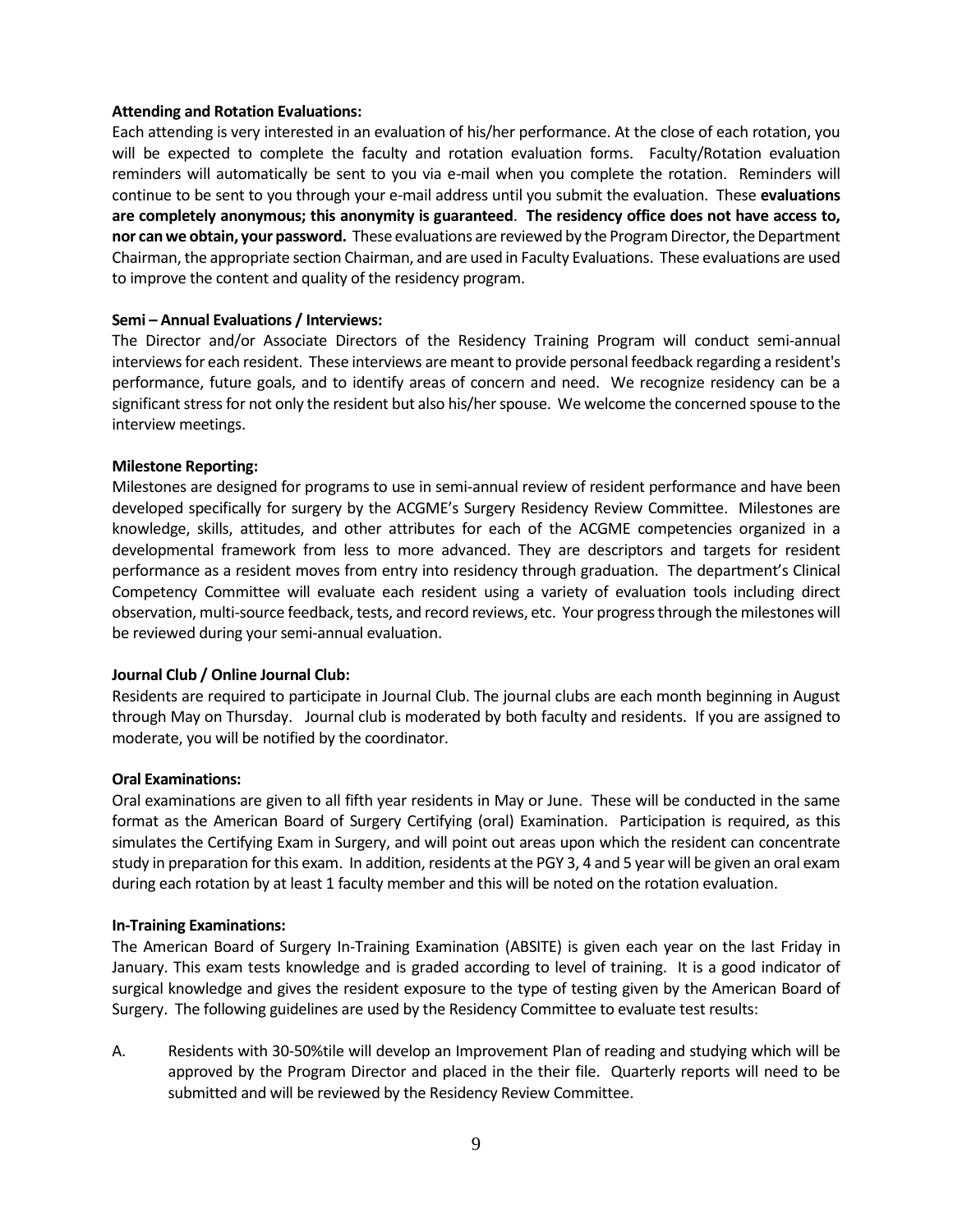- C. Residents with 20-30%tile will be placed on a Remediation Plan consisting of a formal reading and testing program. Continued poor performance may lead to formal academic probation.
- D. Residents performing below the  $20<sup>th</sup>$  percentile will be placed on Academic Warning and will be placed on a Remediation Plan consisting of a formal reading and testing program.

In addition to the Remediation Plan, residents will be assigned an academic mentor. Residents must meet with their mentor monthly to review their progress. Continued poor performance may lead to formal academic probation.

- E. A resident that continues a pattern of poor academic performance may be discontinued from the program. Academic performance is based on a combination of conference participation, rotation evaluations, oral examinations and the ABSITE.
- F. To be recommended to the American Board of Surgery Qualifying Examination, the fifth year resident needs to score above the 30th percentile in his/her last year or have achieved an average of 45th percentile or above over the third, fourth and fifth year ABSITE scores.

The residency hopes, by these actions, to provide a motivation for studying, a monitoring process for evaluation of knowledge, and an avenue by which residents can prepare and ultimately pass the American Board of Surgery Qualifying and Certifying Examinations.

## **Operative Experience:**

*A RECORD OF YOUR OPERATIVE EXPERIENCE IS OF UTMOST IMPORTANCE.* You should keep a personal record of all the operations you do, the date and whether you were surgeon, first assistant, second assistant or teaching assistant. Recording of operative cases is done through the ACGME Resident Case Log System web-site [\(https://apps.acgme.org/connect/login\)](https://apps.acgme.org/connect/login). You will receive your password and user name to enter your cases from the Surgery Residency office. Residents are required to enter their operative cases on a daily basis. Failure to enter cases may result in suspension from your service. It is important that the dictating surgeon designates your position in the operation as you desire (i.e. 1st assistant, teaching assistant, etc) as this is how medical records will accumulate your experience. You may print your operative experience record at any time to verify correct data entry of cases. Also of importance are your critical care cases where no procedure is done but you are the primary physician during the patients hospital stay. It is important that these cases be tracked, as the board asks for a total number of these cases.

The final five year record is a summation of your operative experience and must be turned in before June 30. This report will also be submitted to the American Board of Surgery once you have completed residency.

#### **Lectures:**

Important in the training of a surgeon is the acquisition of basic surgical facts. You are encouraged to develop your own study program of regular reading. To facilitate your learning, we have set up a lecture schedule.

All residents will be **required to attend the Wednesday didactic session where the SCORE curriculum is used.** This lecture is designed to review current surgical practice and serve as a forum for clinical case discussions. Oral examination-type discussion is encouraged.

The schedule is distributed in July and posted on the surgery website. Revisions are also posted there as necessary. Attendance is taken at each lecture, and residents must be present at, or have an excused absence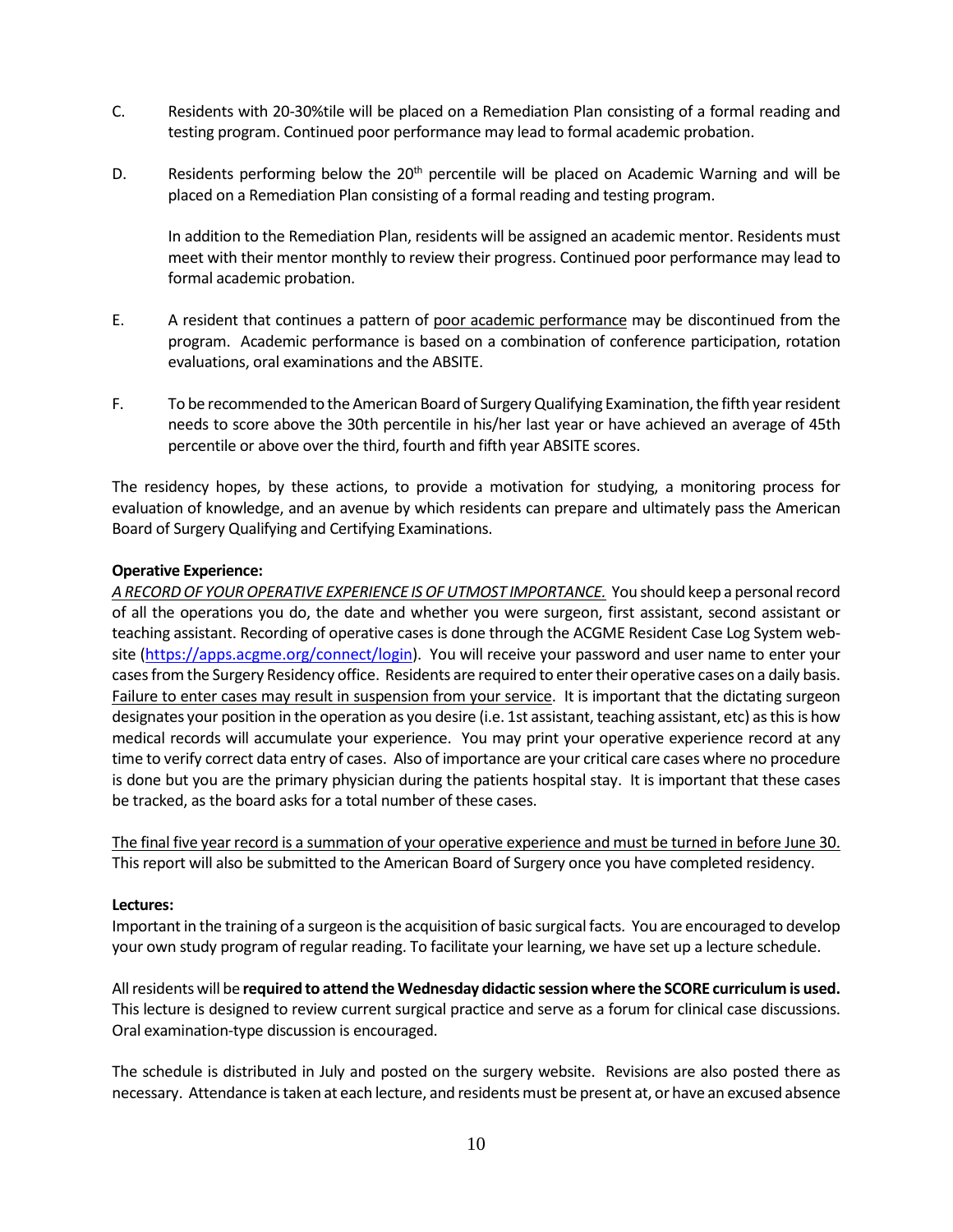for, all lectures. Excused absences include vacation, sick all day, etc. If you will be on vacation or are sick, please notify the residency office of this. *Any absence from these meetings must be explained.*

## **Research:**

Residents are encouraged to join their attending staff in pursuing basic science and clinical research studies. Several physicians in the department conduct research projects and should be contacted months in advance to arrange research projects. Research time at institutions outside RUHS can be arranged. Specific areas of interest should be outlined as soon as possible, as these usually must be arranged more than a year in advance. For residents interested in dedicated research time, it is suggested that one to two years be taken for this after the 2nd year. See the Program Director for further details and suggestions. Please point out areas of particular interest or previous work to the Program Director or attending so work in these areas can be encouraged.

Residents are required to be involved in scholarly activities during their residency. All residents must submit an abstract for publication and/or presentation to a recognized regional, state or national meeting prior to completing the program and being recommended to the American Board of Surgery.

The Comparative Effectiveness and Clinical Outcomes Research Center (CECORC) is the administrative office that supports clinical research at Riverside University Health System – Medical Center. CECORC is located in the CPC building on the first floor. For more information on their services, please visit their website via the hospital intranet under the Clinical Services tab.

Residents are allowed 5 days of Continuing Medical Education annually. These days may be used to make presentations at regional, state or national meetings. In addition, funding may be available through your annual education stipend.

## **Resident Travel for Professional Activities:**

Criteria for approved travel:

The reason for traveling is to present the results of original investigative work conducted while at RUHS General Surgery Residency or for participation in educational activities approved by the Program Director.

- The traveler will be personally making the presentation of the investigative work.
- Time away from clinical duties is minimized. Residents presenting a paper or a poster at a scientific meeting can use their CME time.

The residency program may assist the resident with travel expenses when the resident has a poster or paper accepted at a scientific meeting. Expenses **will not be reimbursed** if the approval for travel was not obtained prior to the date of departure or if a Leave Request is not completed and submitted within the usual time frames. In addition, the manuscript for the presentation must be complete and reviewed by the Program Director prior to submission.

Allowable expenses include:

- Domestic economy class airfare (includes the United States and Canada)
- Single hotel room
- Usual and customary meeting registration fees
- Meal allowance at County approved per diem rate
- Mileage charges and/or ground transportation fees

Additional funding for residents presenting papers is at the discretion of the section from which the paper originates, and each resident must apply to the Section Chief for funding prior to the meeting.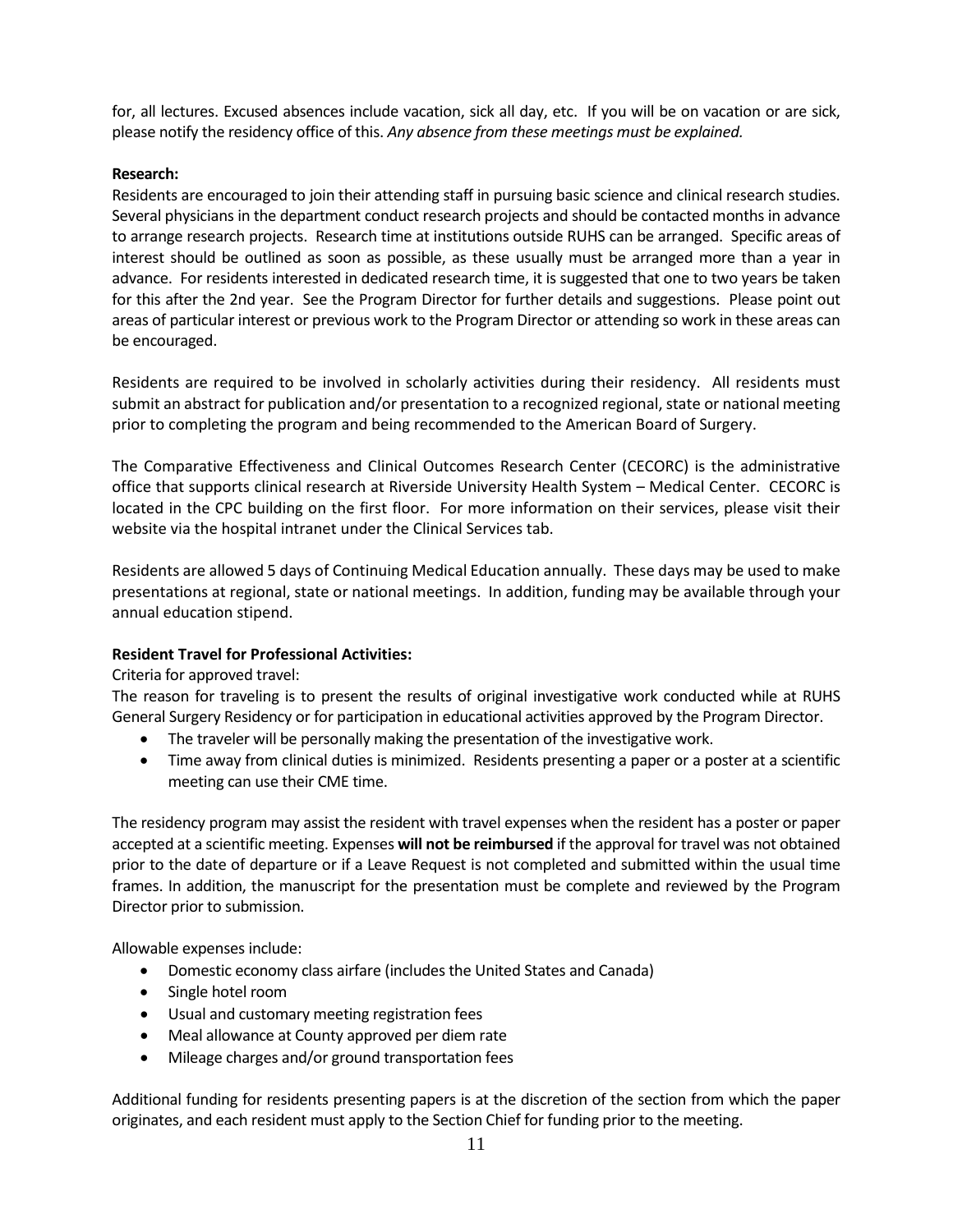#### **GRADUATE MEDICAL EDUCATION OFFICE:**

The Graduate Medical Education Office (GME) is the hospital's representative to oversee that all residencies are approved and functioning appropriately. Dr. Daniel Kim is the Director of Graduate Medical Education at RUHS. Jenni Shieck is the Program Manager of the GME.

The GME office will assist you in obtaining your California Medical License and Drug Enforcement Administration Certificate (DEA) during your second year. Subsequently, each resident will then be responsible for providing an updated copy of his/her California Medical License, DEA Certificate and CPR card to both the GME and the residency office. **No third year resident will be employed without a California Medical License. It is important to obtain your license early in the second year to avoid unforeseen problems.**

The GME office also coordinates all payroll activities and the Resident Medical Staff Committee (which functions to assist residents in negotiations with the hospital and in planning social activities). Representatives to the Resident Medical Staff Committee are elected annually.

#### **USMLE Step III:**

USMLE Step 3 or COMLEX 3 must be taken in the  $1<sup>st</sup>$  three months of the PGY-1 year (no later than September 30). Residents are to notify the coordinator of their test date and complete a time off request. Residents are to notify the coordinator prior to scheduling to ensure no other residents are off service during the requested time.

#### **California Medical License:**

Residents are required to obtain and maintain a current non-restricted California Medical License within the time frame required by RUHS and the Medical Board of California (MBC). It is the resident's responsibility to obtain information concerning licensing requirements, examinations, and to meet established deadlines.

## **ACLS / BLS:**

The Department of Surgery requires that all first year residents complete an ACLS and BLS course prior to beginning their first year of training. Please present copies of these cards to the GME office and the residency coordinator prior to beginning residency. It is your responsibility to renew these courses and submit proof of renewal to the GME and residency office.

#### **ATLS:**

Advanced Trauma Life Support is offered at the beginning of the second year of residency. This course will assist in rotations where you are involved in running trauma. The cost of the course is paid for by the residency program the first time. If you do not pass the course, you are responsible for the cost of taking it again. You will be contacted by the residency office regarding dates for the course.

#### **CLINICAL ROTATIONS:**

Clinical rotations form the core of surgical training. We have developed clinical rotations that allow for the progressive development of skill and responsibility of a surgical specialist. Every effort is made to ensure that residents have a basic core of clinical rotations with some allowances made to those who wish to pursue special interests or research time.

The rotation schedule is created on a yearly basis in May or June. Improvements in the residency may result in unexpected changes in the rotation schedule. If you have a specific request regarding your rotation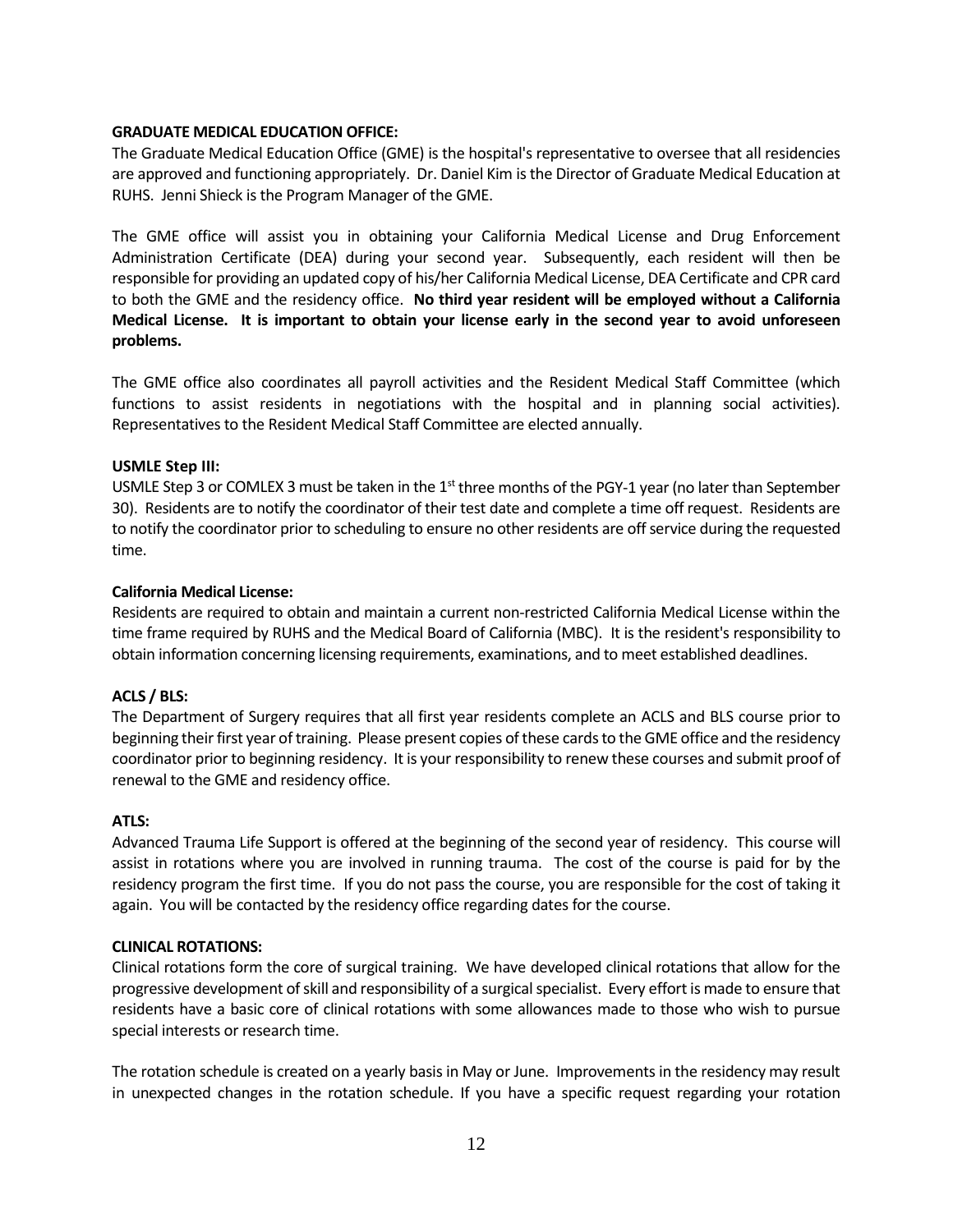schedule, please submit it in writing and schedule an appointment to discuss this request with the Program Director.

#### **Call schedules:**

Requests for changes in the call schedule must be coordinated as early as possible with the person responsible for making the call schedule. Requests are usually honored on a first come, first served basis. "On Call" days differ on each rotation and hospital:

Riverside University Health System: The administrative chief resident and program coordinator coordinate the call schedule. The coordinator may be contacted at 951-486-4381. All time off requests must be received no less than 45 days prior to the start of the month you wish time off in.

Loma Linda University Medical Center: Dr. Moores and the program coordinator coordinate the call schedule for The Department of Pediatric Surgery and can be reached at 909-558-4619. Dr. deVera and Jaime Adair coordinate the call schedule for the Department of Transplant Surgery and can be contacted at 909-558-3650.

Kaiser Permanente Riverside: Dr. Tam and the chief resident coordinate the call schedule and may be contacted at 951-353-4422. All time off requests must be received no less than 60 days prior to the month you wish time off in.

#### **Consults:**

Consults are an important part of surgical training and are to be done in a timely manner. The resident is responsible for all consults on the day he/she is listed on the call schedule.

#### **Medical Records:**

Chart completion is an important part of your work as a physician. It is imperative that you complete all operative reports, discharge summaries and signatures in a TIMELY MANNER

Each hospital has its own guidelines, but as a general rule ALL operative reports and discharge summaries must be dictated **WITHIN 24 HOURS**. If you do not complete the medical records per the hospital policy, you will be suspended. During suspension, you are not permitted to participate in ANY aspect of patient care, including on-call or operative activities. IF A RESIDENT ACCUMULATES 45 DAYS ON SUSPENSION, HE/SHE IS REPORTED TO THE CALIFORNIA MEDICAL BOARD AND THIS CAN AFFECT LICENSE RENEWAL. The Department requires timely completion of all medical records. We keep records of chart completion and include this in letters of recommendations to hospitals.

#### **Medical Student Teaching:**

Medical student teaching is a very important part of the residency, as it encourages the resident to know the material about which she/he is teaching, and is a valuable resource for the student who may have limited time on a given service.

It is important to provide the students with supervised responsibility in patient care and documentation. Students that show interest and ability should be allowed to make decisions about patient care and should be given responsibility to follow and present their patient.

Students should be involved in seeing what typically occurs on a surgical service including: patient care, decisions to operate, and discussions with the patients' families. Junior and senior medical students are not required to work longer hours than the house staff (i.e., 80 hours per week). However, students may opt to work longer hours should they choose to do so to learn. Students are not required to stay for lectures or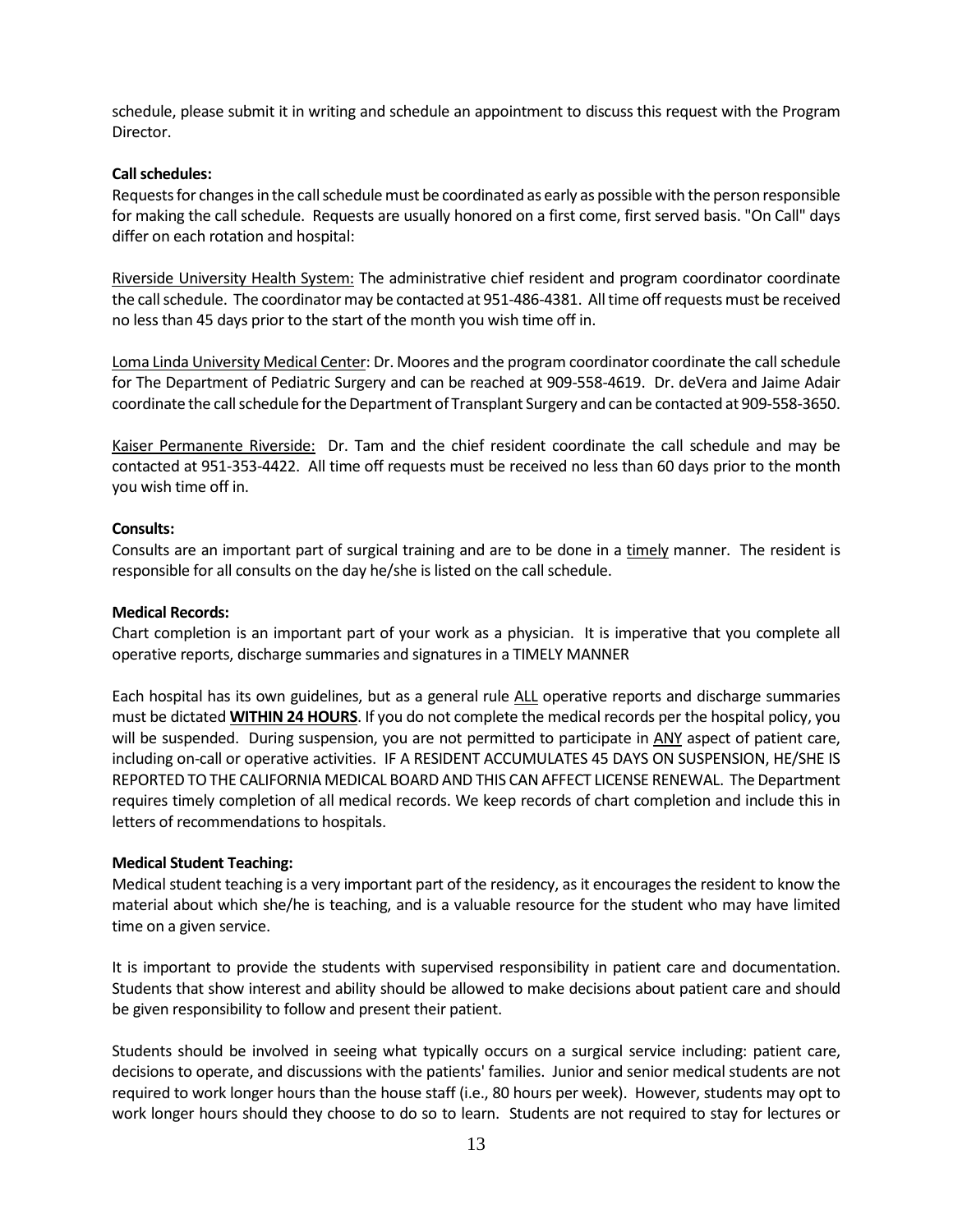formal didactic activities if they have been on duty for more than 28 consecutive hours. However, students who have worked more than 28 hours may opt to attend lectures/didactic activities if they wish to do so to learn.

Common sense and the guidelines above will hopefully encourage the residents to be better teachers who are more knowledgeable about the subject of surgery and help make surgical rotations better learning experiences for students as well.

# **LEAVES:**

# **Authorized Absence:**

Resident Physicians are encouraged to apply for fellowship positions. To support this process, the residency will allow 5 days of authorized absence from the residents CME vacation bank per academic year to interview for fellowships. Any additional days spent on interviews will come from the resident's vacation bank. Additionally, if a resident has vacation scheduled and also schedules interviews during a particular rotation, the vacation may have to be adjusted. The level of care in the rotation cannot be allowed to suffer due to absences. A "Leave Request" must be completed for time off to apply for a fellowship, even though the time off is not taken from the resident's vacation leave bank.

## **Vacation and Leave Policy:**

Resident Physicians are granted the following vacation and leave time.

- PGY 1 5 Resident 3 weeks (15 working days)
- 5 CME days to be allowed at the Program Directors discretion

Vacations are not approved for the following:

- June last 2 weeks: except for residents who are advancing to other programs
- July first 2 weeks
- January for 3 weeks immediately preceding the ABSITE Exam
- No vacation allowed for PGY 1 or PGY 4 resident on PM Acute Care
- No vacation allowed for RUHS PGY 2 on SICU
- No vacation allowed for PGY 3 residents on AM ACS rotation
- Residents need to use CME or vacation time for summer and winter ski trips.

Requests for leave must be submitted to the Residency Office **no later than 45 days** prior to the beginning of the month in which leave is requested (**except for Kaiser 60 days**). For example, if leave is desired during the month of September, the request must be in the Residency Office before July 15.

Maximum of 1 week (5 working days plus weekend) may be taken per rotation. A resident desiring a longer vacation, e.g., two weeks, should arrange it around the transition time between two service rotations so that one week is taken off from each service. For 1 month rotations, 3 days (plus weekend) may be taken per rotation.

Vacation requests must be spread out over the Academic Year, preferably one week in each quarter, and must not be allowed to bunch up toward the end of the Academic Year. **By September 1, all vacation requests for the entire academic year - except for one week - must be submitted to the residency office. Residents may hold one week in abeyance for a later decision however, vacation requests submitted early in the year are more likely to be honored.**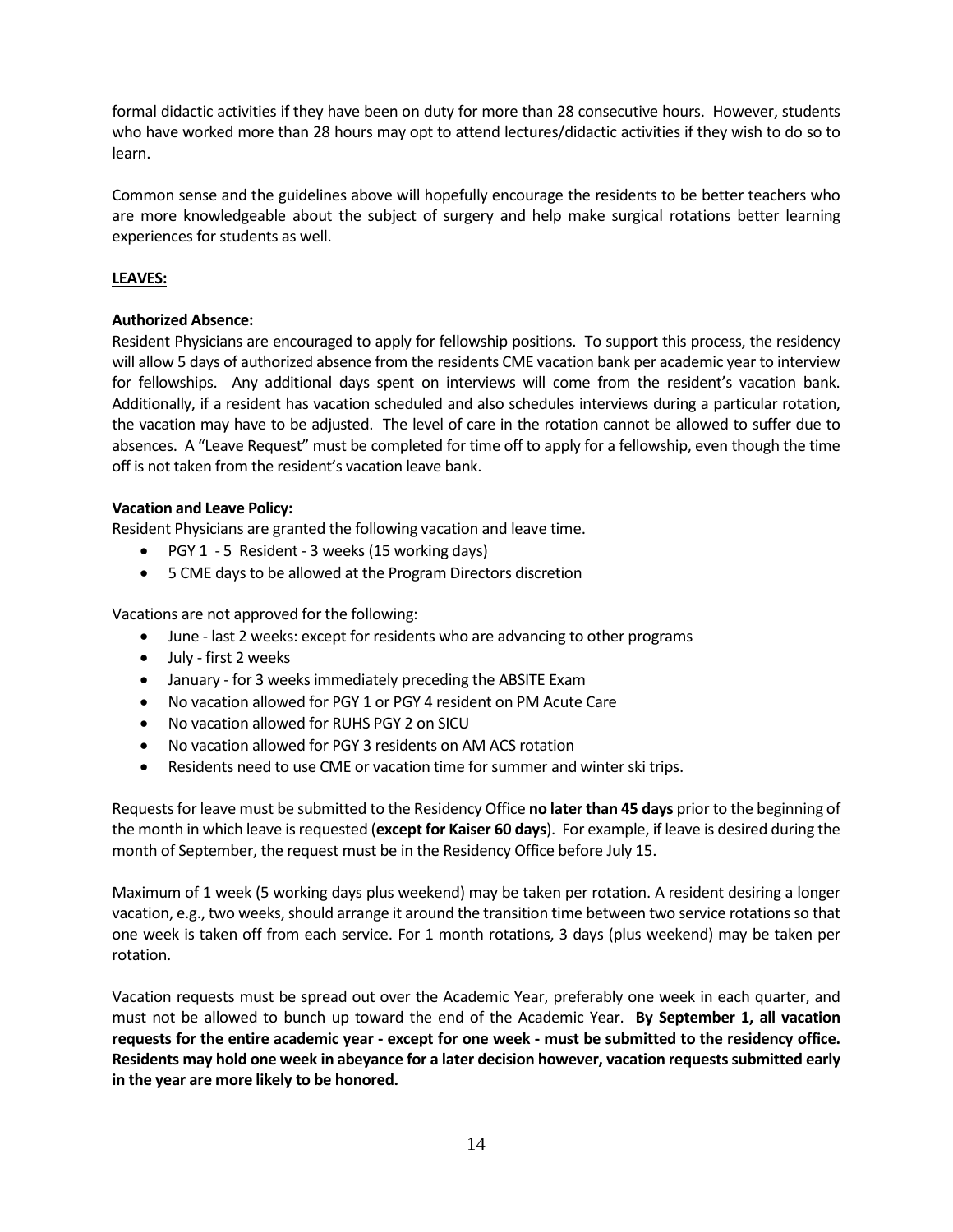# **Vacation requests may not be approved if 2 or more residents assigned to the same service request the same vacation time. In that case, the earliest request will have priority. All vacation requests go through the Residency Office.**

Residents are encouraged to use a part of the vacation and leave time to attend regional and national scientific meetings and to present scientific papers at those meetings. Residents presenting a paper or a poster at a scientific meeting will be given an additional leave day for a local meeting and 3 additional leave days for an out-of-town meeting. (one day travel time to the meeting, one day for the presentation and one day for return travel at the discretion of the program director). Residents may utilize vacation or CME time to stay longer at a scientific meeting where they are presenting a paper.

Leave request forms may be obtained from the Residency Office. **A Leave Request must be completed for any time off other than regular days off during the month.** After completion, it is submitted to the Residency Coordinator, who will then give it to the Service from which vacation is being requested. A copy is returned to the resident and one kept on file in the office. If vacation plans change after the time has been approved, a new form is to be filled out. The resident does not take the Leave Request to faculty for signature. All approvals are handled by the residency office.

This vacation and leave policy will also apply to residents rotating on the surgical services from other residency programs in the Medical Center i.e. Emergency Medicine, Family Practice, etc.

# **Sick Leave:**

Residents are provided with ten (10) Monday-Friday days of paid sick leave.

- Resident must notify the assigned service, the Program Director's office and/or the program coordinator if they are unable to work due to illness.
- Residents are responsible for keeping their residency/department aware of their status
- The Program Director will determine whether sick leave used will have to be made up in compliance with program and Board requirements.

In the event of an extended leave, the GME Office must be notified if a resident is hospitalized or is ill/disabled on an outpatient basis for more than seven days so that disability benefits, if any, can be applied for. Application for State Disability is required by the Medical Center if either of these situations arises. It is imperative that a disability application be submitted as soon as possible in order to avoid interruption of pay. Application for benefits must be made no later than the 20th day after the first day for which benefits are payable.

## **No call / No show:**

Residents are expected to report to work on time for each assigned work shift. Residents must notify, in advance, the attending in charge of their assigned service, and the program director/program coordinator of tardiness or of their inability to report to work due to illness or emergency.

In the event that a resident fails to notify the above parties of their tardiness or absence, the following protocol will be used:

- The program director will be notified of the absence.
- The program coordinator will attempt to contact the resident as soon as the absence is noticed. Contact will be attempted via text message, phone calls to cell phone and home phone (if available), and email. Multiple attempts will be made to each contact method.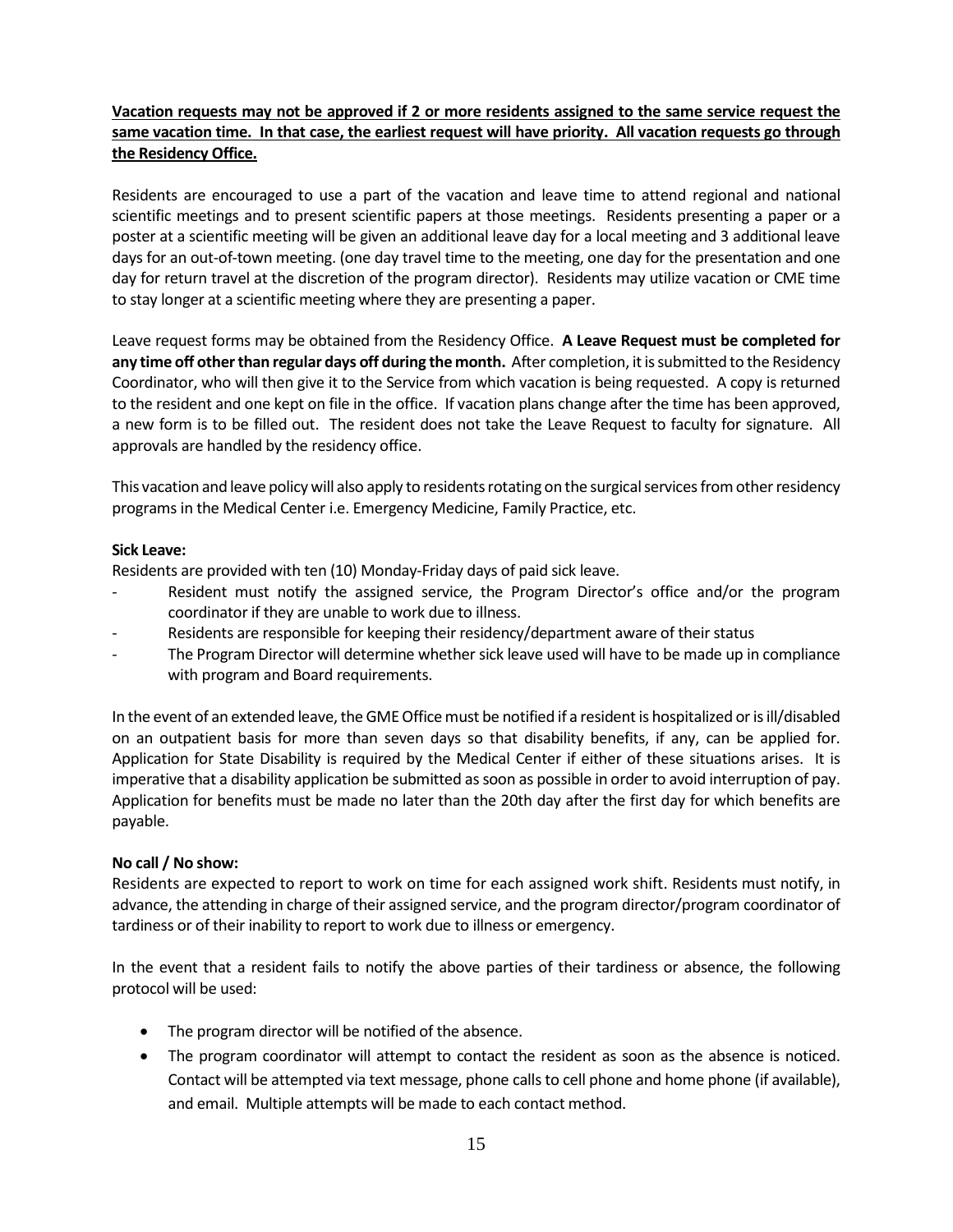- If, after an hour of attempting to reach the resident, the program coordinator has not heard back from the resident regarding the absence, the program coordinator or program director will call the resident's emergency contact(s) to express concern that the resident has not arrived to work. They may request that the emergency contact go to the resident's home to check on the resident.
- In the event the resident and emergency contact cannot be reached, the program director or program coordinator may contact the local Police Department to request a wellness check.
- If the program director or program coordinator have increased concern for the wellbeing of a resident, they may activate the above protocol immediately.

Discussion of resident absence or no-show for work will be limited to the program director, the program coordinator, the GME office, and others only as needed for resident safety. Preserving resident privacy will be prioritized to the extent possible except where there is concern for resident safety.

Residents are responsible for providing their physical address and at least one emergency contact (name, phone number, and relationship) to the program coordinator. Residents are required to update this information annually, or sooner as appropriate. This information will be updated in New Innovations where it will be accessible to the program coordinator, the program director, and the GME office.

## **Maternity Leave:**

The American Board of Surgery requires that a resident be involved in the residency program at least 48 weeks out of a year. Thus, Maternity Leave will be limited to 4 weeks in a given year. The Program Director will determine whether time off for maternity leave will have to be made up, in compliance with program and Board requirements. Resident must inform the Program Director of anticipated delivery within six (6) months prior to the expected delivery to allow the program to plan for the resident's absence to minimize disruption to the program.

## **Funeral Leave:**

Three (3) regularly scheduled work days off, with pay, for funeral leave are granted in the case of a death in the resident's immediate family. Immediate family includes spouse, children, stepchildren, parents, stepparents, father-in-law, mother-in-law, brothers, sisters, stepbrothers, stepsisters, only living relative, foster parents and legal guardians. The resident must notify the Program Director's office and GME office in the event funeral leave is required.

## **Jury Duty:**

Residents will be compensated for days on jury duty provided court verification of jury duty served is provided to the program coordinator. The GME office, the residency office, and your attending must be notified of **both potential and actual jury duty**. Please be aware however, that to qualify for the American Board of Surgery, you are only allowed to miss 20 week days total a year without having time added to that academic year. It is advised you notify the court / judge of this if you are called.

## **PROGRAM POLICIES:**

## **Dress code:**

YOUR DRESS IS A DEMONSTRATION OF THE QUALITY OF YOUR PROFESSIONAL SKILLS. It is expected that surgery residents appear well-groomed and professional at all times. White clinical coats and name tags are required at all institutions. It is expected the men will wear ties and all personnel will dress in a professional way that represents the Department of Surgery. Soiled lab coats can be placed in the dirty lab coat receptacle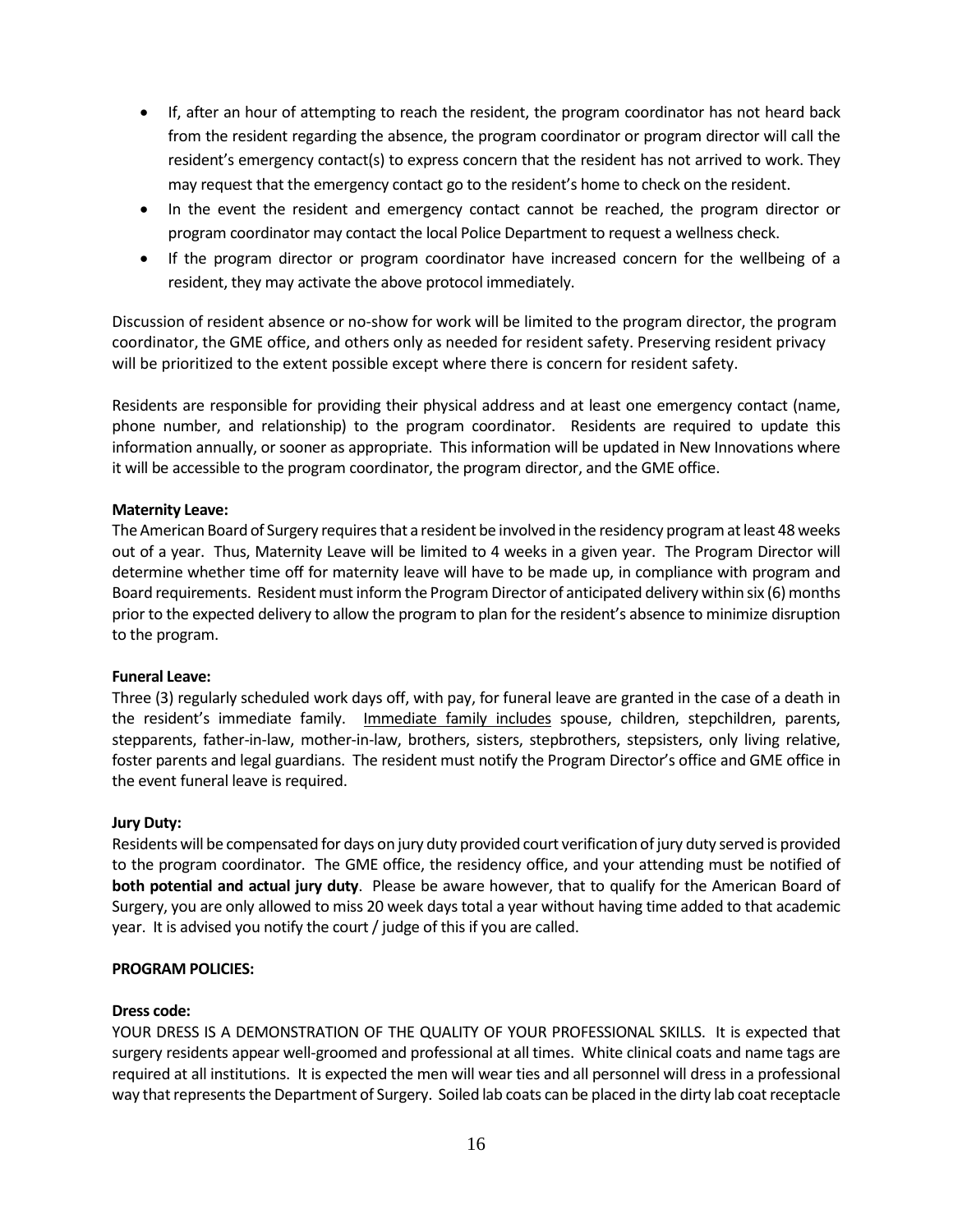in the GME office for laundering. **When you are in clinic, you are expected to be in professional attire, not surgical scrubs.**

# **The Learning and Working Environment:**

The General Surgery Residency Program recognizes that a sound academic and clinical education should be carefully planned and balanced with concerns for patient safety, quality of care, and resident well-being. Learning objectives of the program will not be compromised by excessive reliance on residents to fulfill service obligations. To prevent such negative outcomes, the Residency Program has adopted policies consistent with the Accreditation Council for Graduate Medical Education (ACGME) Learning and Working Environment requirements for residents.

## **Patient Safety/Quality Improvement:**

The General Surgery Residency Program ensures a culture of patient safety and continuous quality improvement. Residents and faculty demonstrate an understanding and acceptance of their personal role in:

- Assurance of the safety and welfare of patients entrusted to their care
- System wide performance improvement and patient safety systems
- Promotion of safe, inter-professional and team-based care
- Reporting responsibilities and process for reporting patient safety events and near misses
- Disclosure of adverse patient safety events
- Quality improvement process and health care disparities, including review of data and quality metrics

All residents are required to complete on an annual basis RUHS educational modules on: "Know Your Patient", "Patient Safety- Further Steps to Prevent Harm"; and residents complete the GME Competency Education Program modules on "Patient Safety", "Sleep Deprivation: Your Life and Your Work", and "Thriving through Residency: The Resilient Resident". Residents will also participate in root cause analyses and performance improvement committees during the course of their residency. In addition, residents undergo experiential learning involving things such as inter-professional quality improvement activities which include reducing health care disparities.

## **Supervision and Accountability:**

The General Surgery Residency Program has developed curriculum and rotation assignments where the clinical responsibilities must be based on PGY level, experience of the resident, patient safety, severity and complexity of patient illness/condition, and available support services. Patients must have an identifiable and appropriately-credentialed and privileged attending who is responsible and accountable for their care. Although the attending physician is ultimately responsible for the care of the patient, residents share in the responsibility and accountability for their efforts in the provision of care.

When providing direct patient care, residents and faculty must inform each patient of their respective roles in their care. Badges, including an attached badge buddy identification card, must be worn at all times.

Faculty provide supervision of residents in an educational setting which provides safe and effective care to patients while allowing residents to develop the skills, knowledge and attitudes necessary graduate and practice medicine unsupervised. Residents are supervised by faculty according to the Program Supervision Policy.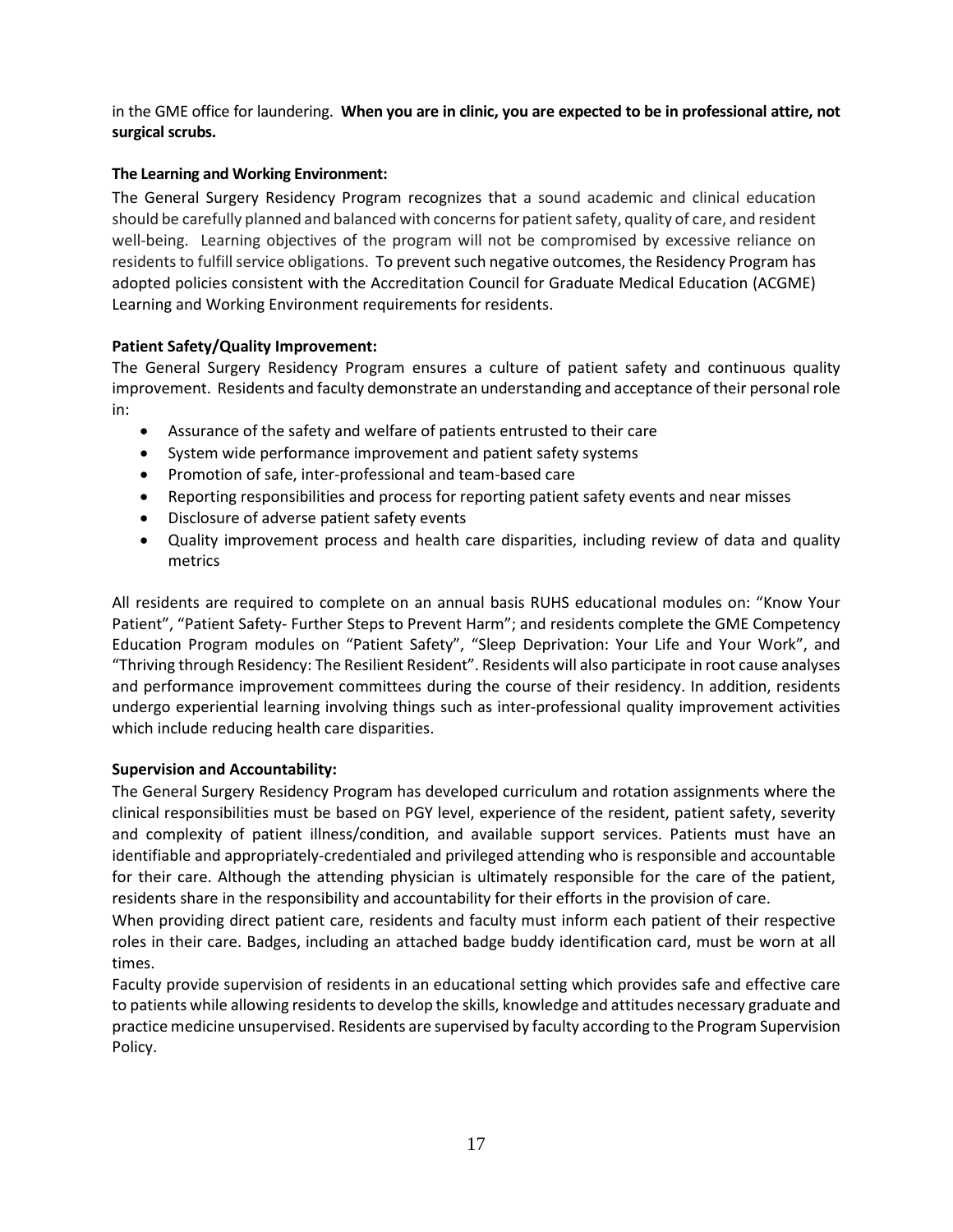# **Supervision Policy:**

The General Surgery Residency Program follows the principle that supervision is necessary at all resident levels but recognizes that a delicate balance exists in which graduated responsibility and opportunity to make decisions is vital to the growth and development of surgical judgment by the resident. The principle of graduated responsibility under supervision begins in the PGY-1 year with resident credentialing in critical care skills and progression from specific to general supervision. The program director will evaluate each resident's abilities based on specific criteria, guided by the Milestones. As residents gain knowledge, proficiency in manual and problem solving skills, and demonstrate acquisition of good judgment, the intensity of supervision decreases to foster independent decision-making. Resident capabilities are monitored on a regular basis through direct observation by faculty to ensure residents are working within their experience and documented ability.

# Basic General Surgery Residency Supervision Policy:

The program promotes oversight of resident supervision based on the ACGME's three classifications or Levels of Supervision:

- 1. Direct Supervision: The supervising physician is physically present with the resident and patient.
- 2. Indirect Supervision:
	- a. With direct supervision immediately available: The supervising physician is physically within the confines of the site of patient care, and is immediately available to provide Direct Supervision
	- b. With direct supervision available: The supervising physician is not physically present within the confines of the site of the patient care, but is immediately available via phone and/or electronic modalities, and is available to provide Direct Supervision.
- 3. Oversight: The supervising physician is available to provide review of procedure/encounters with feedback provided after care is delivered.

The first year of residency emphasizes surgical diagnosis, pathophysiology and pre- and post- operative care. The PGY-1 resident, along with the more senior resident, is involved in the daily presentation of the patient to the attending surgeons where treatment decisions are finalized. The PGY-1 resident follows the patient to surgery, where he acts as one of the surgical assistants. In less complicated cases, such as hernia or appendectomy, the junior resident often performs the operation as directed by the attending surgeon.

PGY-1 residents require Direct Supervision until competency is demonstrated for:

- 1. Patient Management Competencies:
	- a. Initial evaluation and management
	- b. Evaluation and management of post-operative complications, including hypotension, hypertension, oliguria, anuria, cardiac arrhythmias, hypoxemia, change in respiratory rate, change in neurologic status and compartment syndromes.
	- c. Evaluation and management of critically-ill patients, either immediately post-operatively or in the intensive care unit, including the conduct of monitoring, and orders for medications, testing and other treatments.
	- d. Management of patients in cardiac or respiratory arrest (ACLS required)
- 2. Procedural Competencies:
	- a. Central venous access placement
	- b. Arterial catheterization
	- c. Temporary dialysis access
	- d. Tube thoracostomy
	- e. I & D of simple abscess at bedside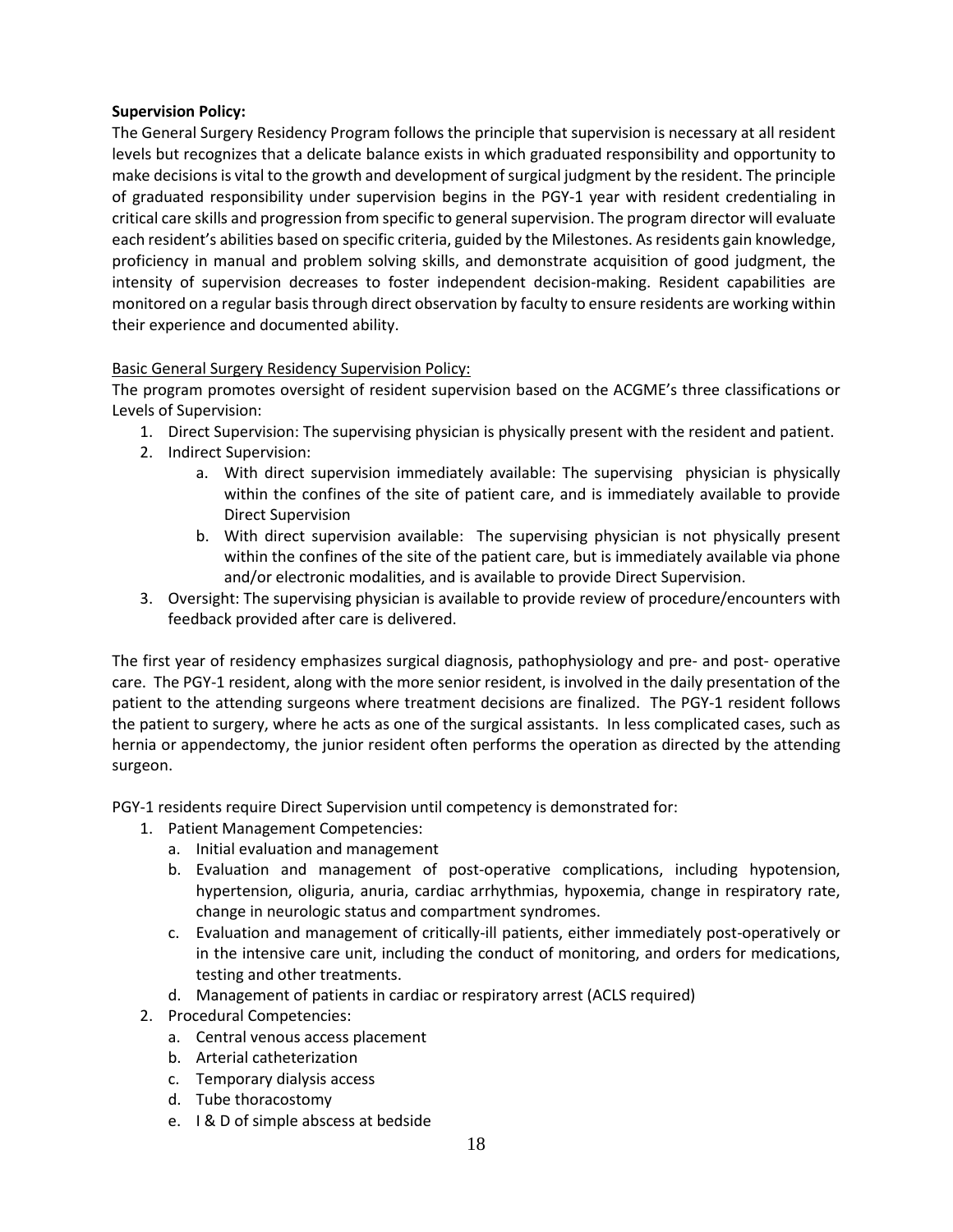PGY-1 residents require Indirect Supervision for:

- 1. Patient Management Competencies:
	- a. Evaluation and management of a patient admitted to hospital, including initial history and physical examination, formulation of a plan of therapy, and necessary orders for therapy and tests.
	- b. Pre-operative evaluation and management, including history and physical examination, formulation of a plan of therapy, and specification of necessary test.
	- c. Evaluation and management of post-operative patients including the conduct of monitoring and orders for medications, testing and other treatments
	- d. Transfer of patients between hospital units or hospitals
	- e. Discharge of patients from the hospital
	- f. Interpretation of laboratory results

PGY 2 – 3 residents who demonstrate good performance may be given responsibility for independent judgment and surgical decision-making with continued attending supervision. By the third year, residents may be given more responsibility for evaluating surgical patients in the emergency room, initiating preoperative treatment and arranging for further surgical care. In addition, PGY 3 residents are more involved with the technical aspects of the surgery in the operating room.

PGY 4 residents are considered the senior/chief of the service and supervise junior residents and medical students. Senior residents are expected to exercise increasing degrees of independent responsibility for surgical decision-making and perform more advanced surgical procedures, while attending surgeons monitor their progress and continue to supervise the service. Senior residents are allowed and encouraged to exercise independent surgical judgment to the degree that is consistent with good patient care.

PGY 5 residents are considered the chief of the service and supervise junior residents and medical students. Chief residents are expected to exercise increasing degrees of independent responsibility for surgical decision-making and perform more advanced surgical procedures, while attending surgeons monitor their progress and continue to supervise the service. Chief residents are allowed and encouraged to exercise independent surgical judgment to the degree that is consistent with good patient care.

Residents must be aware of the supervisory lines of responsibility. If there is a serious concern related to supervision or any other aspect of the training, any resident can bypass the supervisory lines and communicate directly with the Program Director of the Chairman of the Department of Surgery.

Only members of the Medical Staff who have been granted appropriate privileges and who have been selected by the Residency Program Director shall supervise residents.

Documentation of supervised order-writing shall be demonstrated by counter-signature of the resident's note or by referring to the resident's documentation in a separate attending note.

The supervising physician shall personally interview and examine the patient each day to confirm the resident's findings and to evaluate the resident's clinical care.

The supervising physician shall be physically present during the critical portion of each surgical procedure. This responsibility may be shared with a senior or chief resident who has been designated as being competent of performing a limited number of procedures without the direct presence of the supervising physician (i.e. chest tube placement, CVL, I&D of an abscess).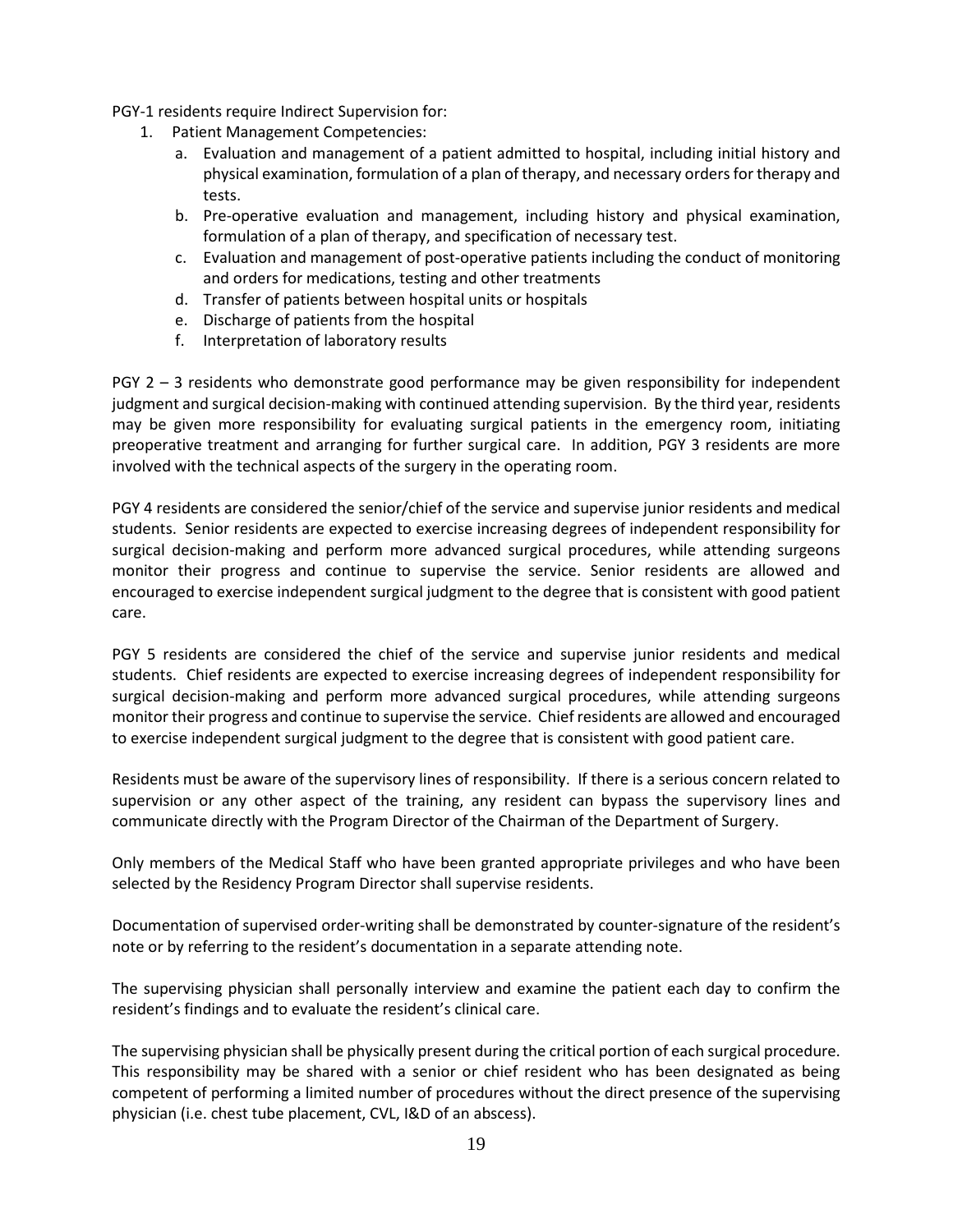The supervising physician must approve any admission of a patient to the service. This will allow discussion of the resident's preliminary medical diagnosis and preliminary decision making.

The supervising physician shall be informed of transfer of a patient to another service or to another level of care e.g. ICU, intermediate, etc., or death of a patient.

The supervising physician must approve any recommendation to discharge a patient from the Emergency Room.

The resident shall order consultations and testing on behalf of the attending physician following discussion with the attending physician. This must be documented by the resident or by the attending in the order or in the physician's notes.

Any consultations requested by another service may be seen initially by the resident. The resident shall immediately discuss the consultation with the supervising physician for critically ill patients. The consulting physician shall personally evaluate the patient within one day of the request for consultation.

Residents in General Surgery will not operate independently. All cases taken to the operating room will be discussed with the attending physician and all operations will be performed under the supervision of the attending physician.

The GME office has instituted a system, e-Priv, which allows residents, faculty members, and other healthcare workers the ability to view resident procedures that have been designated by the program director as competent to perform without direct attending supervision, i.e. chest tube placement, CVL, I&D of an abscess.

The resident's profile is updated as progression through the program and acquisition of skills and competency is acquired. In addition, the residency program will monitor interns in the acquisition of skills for invasive procedures. Once a predetermined number of specific procedures have been completed satisfactorily and the program director has indicated the resident is competent in performing such procedure, the resident may then perform such procedures with attending approval but without direct supervision.

## Faculty Responsibilities for Supervision**:**

The supervisory faculty has accepted guidelines concerning supervisory expectations of faculty members as a condition of faculty appointment. The guidelines state that the faculty supervisor will:

- 1. Accept the responsibility for the surgical residents assigned to his/her patients.
- 2. Allow the residents to actively participate under his/her supervision and control in the care of their patients, including the performance of procedures, commensurate with the resident's level of training.
- 3. Recognize that the residents and learners are involved in a program designed to help them master the art and science of surgery. Realize that residents have not reached that point in their careers when they can function without supervision by the surgical faculty attending staff.
- 4. Recognize the responsibility of each surgical faculty member to assess the level of capability of each resident in each delegated task and to provide an appropriate level of supervision while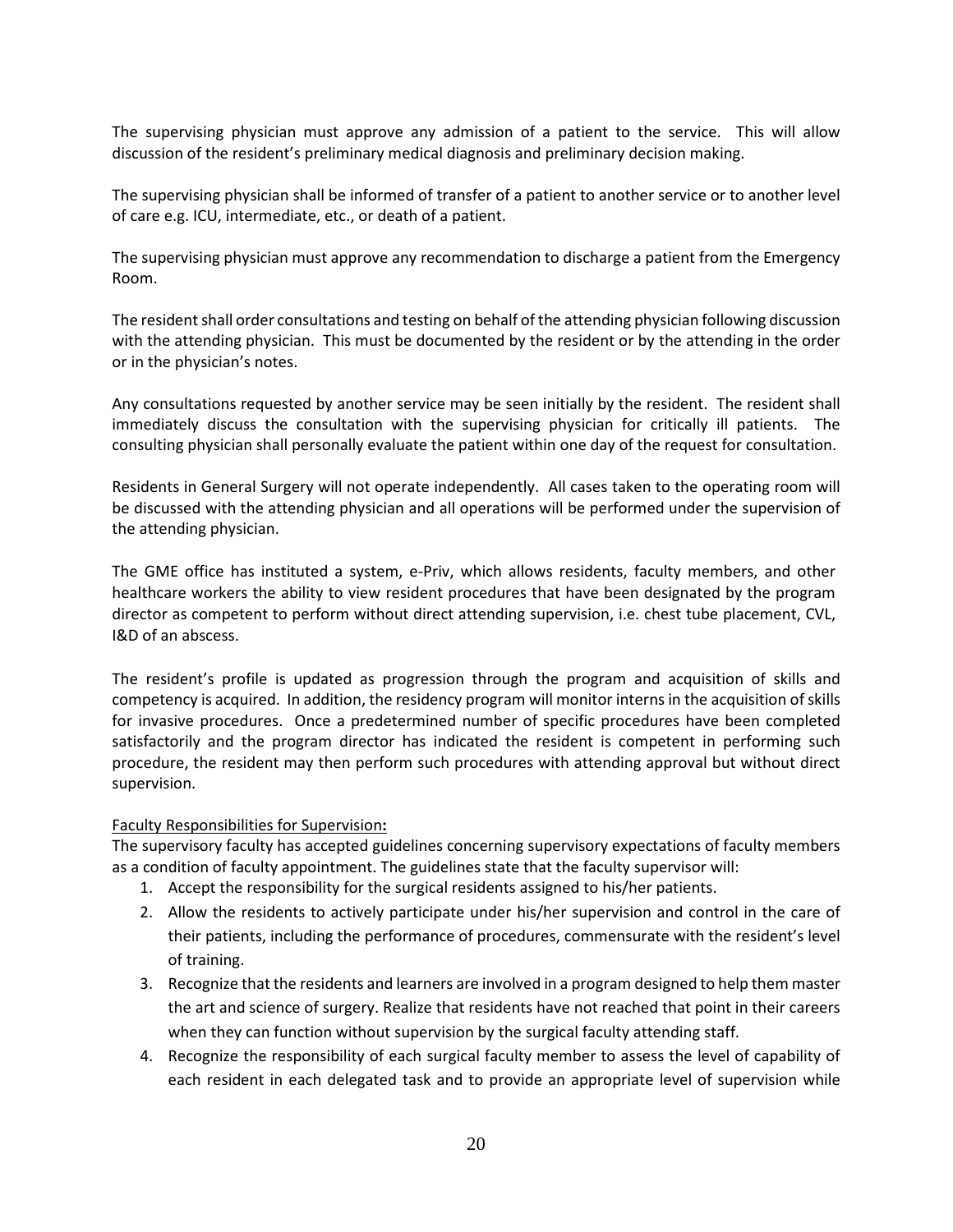delegating progressively increasing responsibility commensurate with increasing skill and judgment.

5. Recognize that all responsibilities which a surgical resident assumes are delegated responsibilities and that ultimately the attending surgeon is the physician responsible for the safety and welfare of the patients under their care and for the resident's participation in the management of those patients.

# **Professionalism:**

Residents display professionalism through patient safety and personal responsibility. Acceptance of the personal role in support of the patients' safety, including accurate reporting of duty hours, patient outcomes, and clinical experience data. The program director will ensure a culture of professionalism that stresses the importance of awareness and accountability for fitness for duty.

The General Surgery Residency Program educates residents and faculty members concerning the professional responsibilities of physicians to appear for duty appropriately rested and fit to provide the services required by their patients and promotes patient safety and resident well-being in a supportive educational environment.

The General Surgery Program Director ensures a culture of professionalism that supports patient safety and personal responsibility. Residents and faculty demonstrate an understanding and acceptance of their personal role in:

- Provision of patient and family-centered care
- Reporting of unsafe conditions and adverse events
- Assurance of their fitness for duty
- Management of their time before, during, and after clinical assignments
- Recognition of impairment, including illness and fatigue, in themselves and in their peers
- Commitment to lifelong learning
- Monitoring of patient care performance improvement indicators
- Honest and accurate reporting of duty hours, patient outcomes and clinical experience data

All residents and faculty members demonstrate responsiveness to patient needs that supersedes selfinterest. Our physicians recognize that, under certain circumstances, the best interests of the patient may be served by transitioning that patient's care to another qualified and rested provider.

To ensure a professional and respectful work environment the residents will complete the GME Competency Education Program modules on "Building the Patient-Physician Relationship" and "Resident Intimidation", as well as other curriculum outlined in the program's professionalism curriculum.

## **Well-being:**

Psychological, emotional, and physical well-being are critical in the development of competent, caring and resilient physicians and requires proactive attention to life inside and outside of medicine. The General Surgery Residency Program supports the well-being of the residents and faculty members by providing a learning and working environment that includes:

- Finding meaning in work by minimizing non-physician obligations, providing administrative support, allowing progressive autonomy and flexibility, and enhancing professional relationships
- Monitoring of work schedules
- Evaluating the safety of residents and faculty members in the learning and working environment
- Providing education on identification of burnout, depression, and substance abuse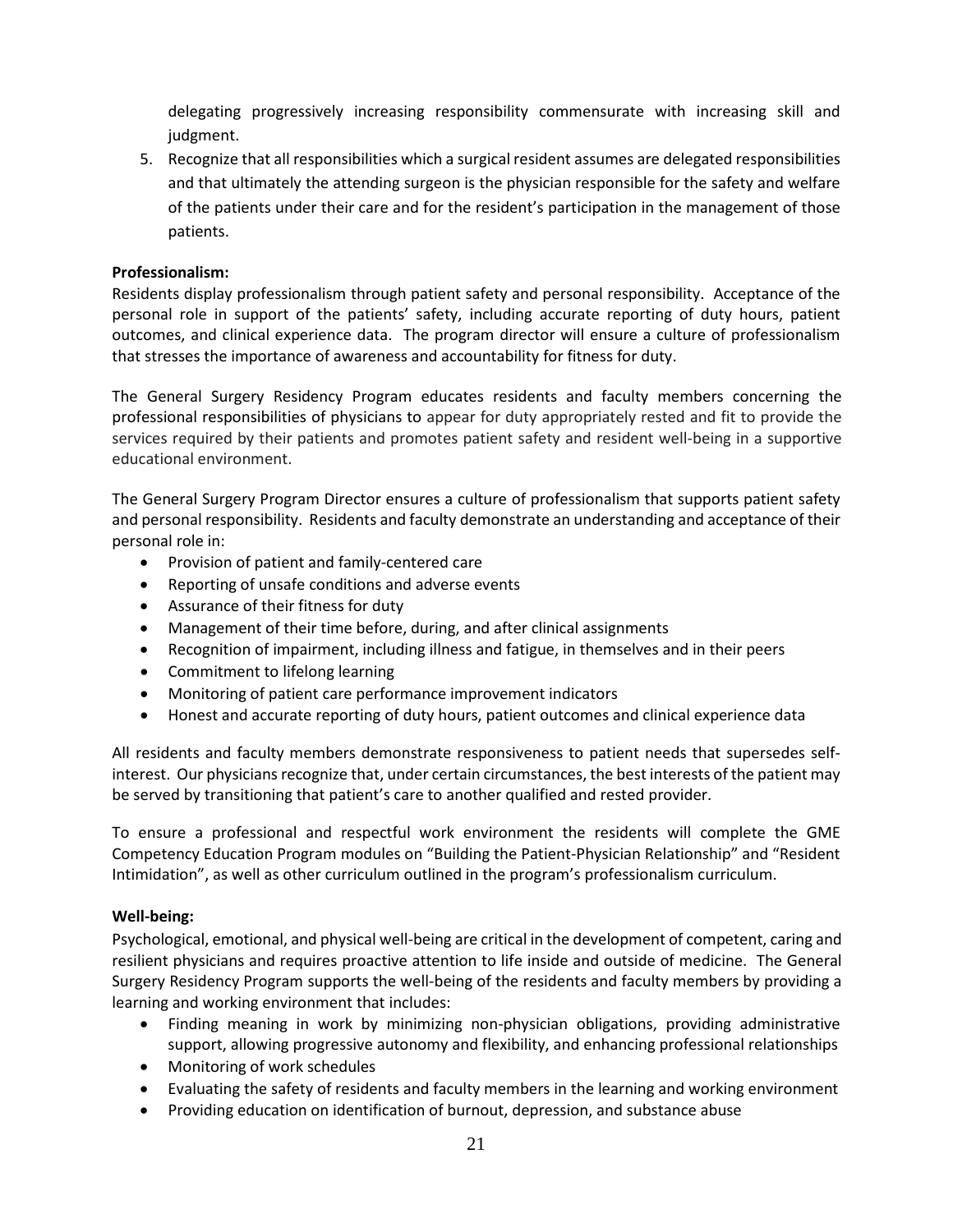Residents and faculty are encouraged to alert the program director or other designated personnel if signs of burnout, depression, substance abuse, suicidal ideation, or potential for violence is displayed by another resident or faculty member.

All residents and faculty are provided confidential access to the Riverside County Employee Assistance Services (EAS). The EAS staff of licensed psychologists and licensed marriage and family therapists can offer professional, confidential, and knowledgeable help to residents with personal or work-related concerns. Residents may make a self-referral by calling the main Riverside office at (951) 778-3970. EAS resources may also be accessed at [http://eas.rc-hr.com/.](http://eas.rc-hr.com/) In addition, residents are also provided with supplemental EAS services 24/7 via the AMA/Standard Insurance (877) 851-1631. Residents have access to referrals for support groups, counselors, community resources and, if necessary, are connected to emergency services.

Residents and faculty also have access to the RUHS Physician Well-being Committee. This is a confidential resource for faculty and residents. The committee can provide access and resources for substance abuse, psychosocial stressors, physical illness and cognitive impairment. To set a confidential appointment with the committee, contact Dorinda Shaw at 951-486-4474 or via e-mail at d.shaw@ruhealth.org or Janice Reichardt, at 951-486-5015 or via e-mail at j.reichardt@ruhealth.org. If you are anxious about making an appointment, you can contact the Chair without disclosing names to Richard Prather, MD at 951-955- 8000. Dr. Prather can also be contacted via e-mail at RDPrather@rcmhd.org.

The program will grant time for residents to attend medical, mental health, and dental care appointments. Residents are encouraged to notify the department of scheduled appointments as soon as possible to allow for sufficient time to make schedule adjustments.

## **Fatigue Mitigation:**

Education is provided to all faculty physicians and residents to recognize the signs of fatigue and sleep deprivation. Residents are encouraged to stop and rest when fatigued. If sufficiently fatigued to potentially impair their ability to perform, the resident must transfer responsibility to another resident or to a faculty physician and notify the Program Director or designee of transfer needs. The department has developed the call schedule to include a back-up call resident and physician. Should the need for coverage for a fatigued resident take place during the night shift, residents should contact their in-house attending or senior resident. The attending or senior resident will work directly with the Administrative Chief resident to arrange for appropriate coverage.

At RUHS and/or participating sites, there are comfortable sleep facilities available for residents who are too fatigued to safely return home. Residents who recognize that they may be too fatigued to drive home are encouraged to utilize the sleeping facilities to rest before leaving the work site or utilize the safe ride home services provided by the Department and GME. Should a resident require a safe ride home, they can contact UBER or LYFT for the ride and submit receipt to the program coordinator for reimbursement. These ride home options are available to all residents regardless of the site rotation. Residents can also utilize these services the next day to return to work and retrieve their vehicle.

Residents must monitor themselves for signs suggestive of fatigue that usually occur after prolonged periods of sleeplessness such as:

- Sluggish thought patterns and inability to concentrate
- Impaired Recall
- Moodiness and Depression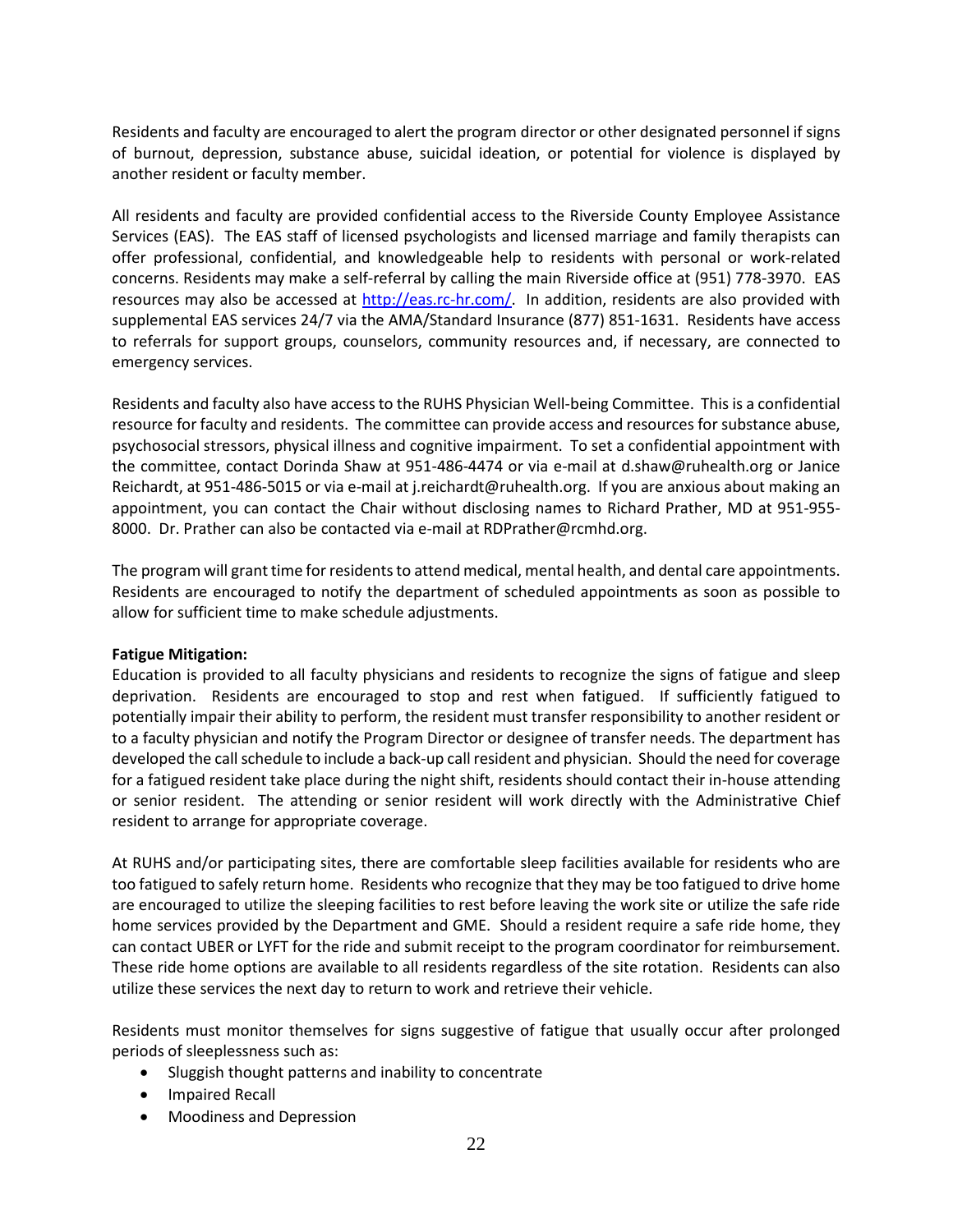- Inability to maintain a wakeful state in absence of external stimulation
- Micro-episodes of sleep
- Inflexible thinking or impairment of planning
- Intention tremors while performing delicate procedures
- Errors in judgment

The General Surgery program encourages residents to practice strategic napping after 16 hours of continuous duty

## **Clinical Responsibilities:**

The General Surgery Residency Program has developed curriculum and rotation assignments to ensure the clinical responsibilities of each resident are based on the physical status of the patient, the PGY level and experience of the resident, patient safety, severity and complexity of patient illness/condition, and available support services. Resident capabilities are monitored on a regular basis through direct observation by faculty to ensure residents are working within their experience and documented ability.

#### **Teamwork:**

Residents will care for patients in an environment that maximizes effective communication. The program provides the opportunity for residents to work as a member of inter-professional teams appropriate to the service to which a resident is assigned. Residents will collaborate on a regular basis with their attending, other residents, nursing staff, operating room staff, and other inter-professional and multidisciplinary teams to formulate treatment plans for our diverse patient population.

#### **Transition of Care:**

Residents will utilize the Department of Surgery Transition of Care policy to promote patient safety through accurate communication regarding patient care, treatment services, current condition, and any recent or anticipated changes. In addition to the departmental policy, residents should refer to the hospital-wide policy 621.1 "Hand-off Communication". The Transition of Care policy should be utilized in the event that a resident is unable to perform their patient care responsibilities due to excessive fatigue, illness, or family emergency.

Residents will be evaluated by faculty at least once per year using the Hand-off evaluation Form available in New Innovations.

#### **Clinical Experience and Educational Work Hours:**

Initial education of the residents with respect to clinical and educational work hours is provided at GME and department orientation. However, education is ongoing throughout the entire program as hours are monitored and issues addressed. Residents are provided with education regarding fatigue and sleep deprivation at orientation utilizing an annual online module. The module is available to residents online on the RUHS website for their review at any time.

The program structure is configured to provide the residents with a balance between educational opportunities and opportunities for rest and personal well-being.

Situations in which residents work an excessive number of hours can lead to errors in judgment and clinical decision-making. These errors can impact patient safety, as well as the safety of the residents through increased motor vehicle accidents, stress, depression and illness related complications. RUHS, the DIO, and the Program Director must maintain a high degree of sensitivity to the physical and mental well-being of the residents and make every attempt to avoid scheduling excessive work hours leading to sleep deprivation, fatigue or inability to conduct personal activities. To prevent such negative outcomes, the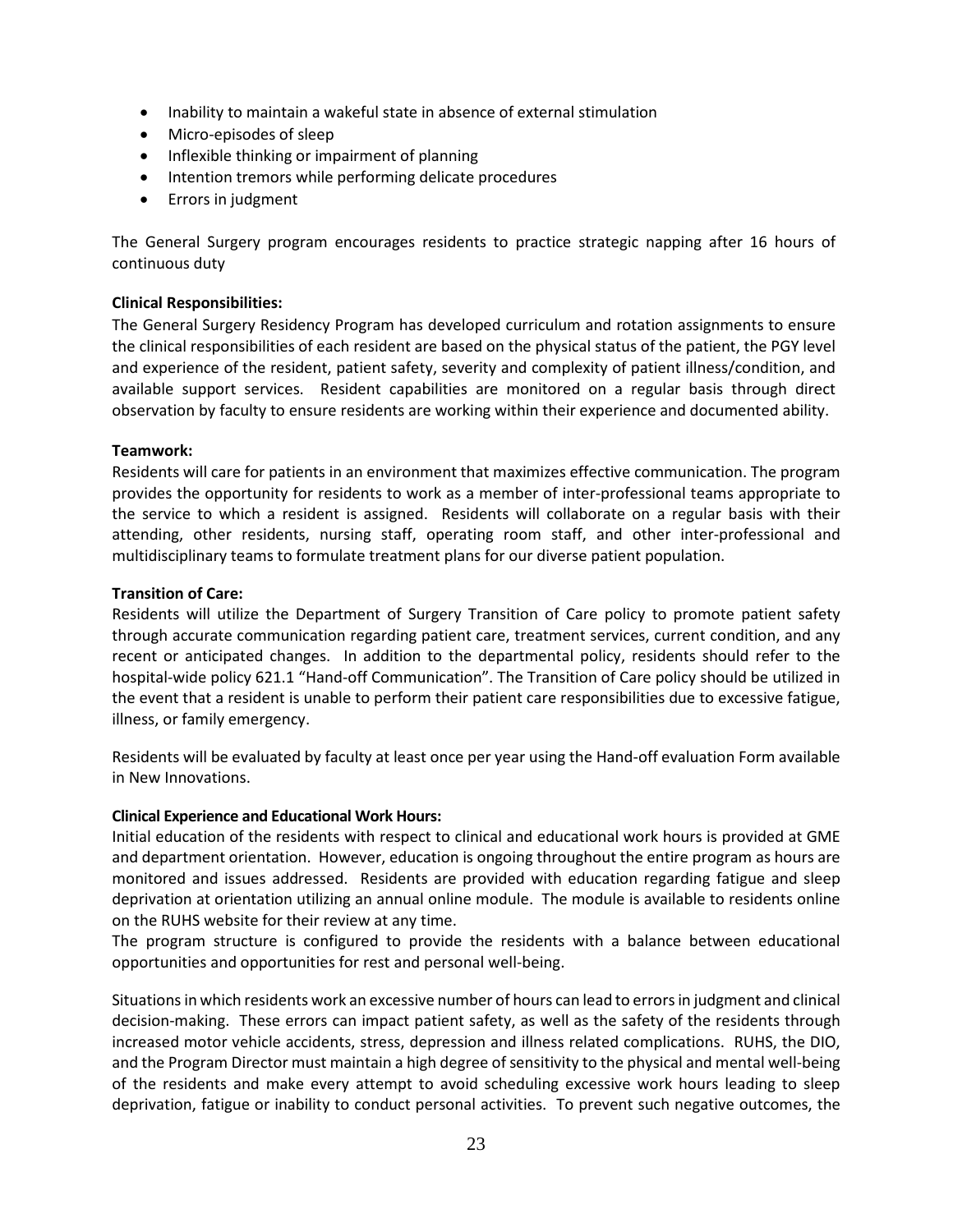General Surgery Residency Program has adopted the following clinical and educational work hours' policies:

- Clinical and Educational Work Hours are defined as all clinical and academic activities related to the residency program (patient care, administrative duties related to patient care, the provision for transfer of patient care, time spent in-house during clinical and educational activities, and clinical work done from home). Work hours do not include reading and preparation time spent away from the duty site.
- The resident shall not be assigned to work physically on duty in excess of 80 hours per week averaged over a 4-week period, inclusive of all in-house clinical and educational activities, and clinical work done from home.
- Adequate time for rest and personal activities must be provided between all daily duty periods. All residents should have 8 hours off between scheduled clinical work and education periods. They must have at least 14 hours free of duty after 24 hours of in-house duty.
- There may be circumstances when residents choose to stay to care for their patients or return to the hospital with fewer than eight hours free of clinical experience and education. These hours will be counted toward the 80 hour weekly limit. Should this occur, an e-mail must be sent to the program coordinator indicating the circumstances the resident is continuing to work, this must include the patient's name, date and additional time spent with patient.
- Residents must be provided with 1 day in 7 free from all educational and clinical responsibilities, averaged over a 4-week period. One day is defined as 1 continuous 24 hour period free from all clinical, educational and administrative activities. At-home call cannot be assigned on these free days.
- PGY 1 5 residents' work hours may not exceed 24 hours continuous scheduled clinical assignments. Strategic napping after 16 hours between 10pm and 8am is strongly suggested. Residents may remain on duty for up to 4 additional hours for activities related to patient safety, such as transfer care of patients, and maintain continuity of medical and surgical care, and/or resident education. No new patients may be accepted after 24 hours of continuous duty.
- In rare circumstances, after handling of all other responsibilities, a resident, on their own initiative, may elect to remain or return to the clinical site in the following circumstances:
	- o To continue to provide care to a single severely ill or unstable patient.
	- o Humanistic attention to the needs of a patient or family.
	- o To attend unique educational events.

# **These additional hours of care or education must be counted towards the 80 hour weekly limit and the one day off in seven requirement.**

- Night float must occur within the context of the 80 hour, one day off in seven requirement. Night float must not exceed two months in duration or four months per PGY level.
- In-house call must occur no more frequently than every third night, averaged over a 4 week period.
- *At-home call*(or pager call) is defined as call taken from outside the assigned institution. The frequency is not subject to the every third night limitation. Residents must still be provided with 1 day in 7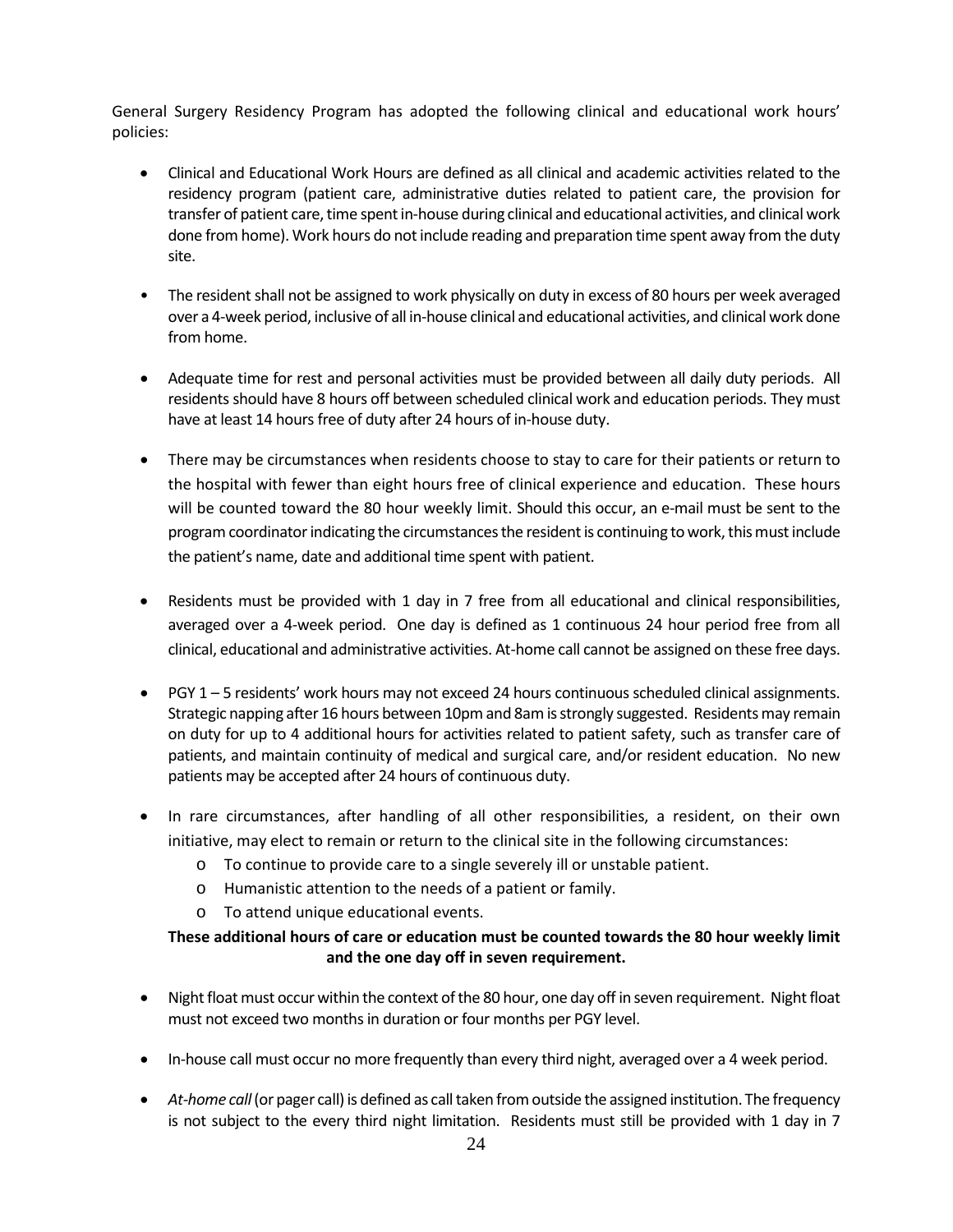completely free of clinical responsibilities, averaged over a 4-week period. Time spent on patient care activities while on at-home call (both at home and when called into the hospital from home) must be counted toward the 80 hour maximum limit.

- The Program Director and the faculty monitor the demands of the at-home call and make scheduling adjustments as necessary to mitigate excessive service demands and/or fatigue.
- Residents are to be proactive in monitoring their clinical and educational work hours. Once call schedules are received, residents should review the schedule and immediately report any potential work hour violations program coordinator and/or Administrative Chief so that the call schedule can be revised in advance.
- Resident work hours will be checked weekly for compliance. Should violations occur, the resident will be required to complete a Work Hours Violation Report. These reports will be reviewed and signed off by the Program Director. All violations will be accessed to determine how these violations will be avoided in the future.

A report of work hours (for purposes of hours reporting, the work week runs Thursday through Wednesday) should be logged in New Innovations every Wednesday. Hours are considered delinquent as of Wednesday morning at 8am. **Residents who are delinquent in reporting hours may be suspended from duty.** Chronic non-compliance (more than three times in a quarter) will require a meeting with program director where disciplinary action will be implemented.

Riverside University Health System requires all employees to submit a time card reflecting hours worked. Hours not recorded in New Innovations may result in a delay of pay. The purpose of reporting hours is for the residency office to monitor work hours, keep them within the ACGME guidelines, and to report to the RUHS Payroll Office for compensation.

The residency uses *New Innovations* to track work hours to verify residents are in compliance with ACGME guidelines as noted above. Residents are required to record work hours in *New Innovations* on a weekly basis. This includes hours worked at each facility/location. *It is extremely important that hours are accurately reported.* Under- and over-reporting of hours is not allowed; it is required that all residents accurately report work hours.

Monitoring of work hours is done by the Coordinator. Notifications of violations are sent first to the resident for verification and explanation/comment and then to the supervising physician and/or program director.

Work Hours violations are reviewed monthly at the Graduate Medical Education Committee (GMEC) meeting.

## **Moonlighting:**

Riverside University Health System Department of Surgery prohibits moonlighting during residency training.

## **Disciplinary, Remediation, and Appeal Process:**

Riverside University Health System-Medical Center (RUHS-MC) strives to provide Residents with an environment conducive with academic and professional development. RUHS-MC understands that academicrelated concerns or conflicts may arise during the term of the Resident's Graduate Medical Education Training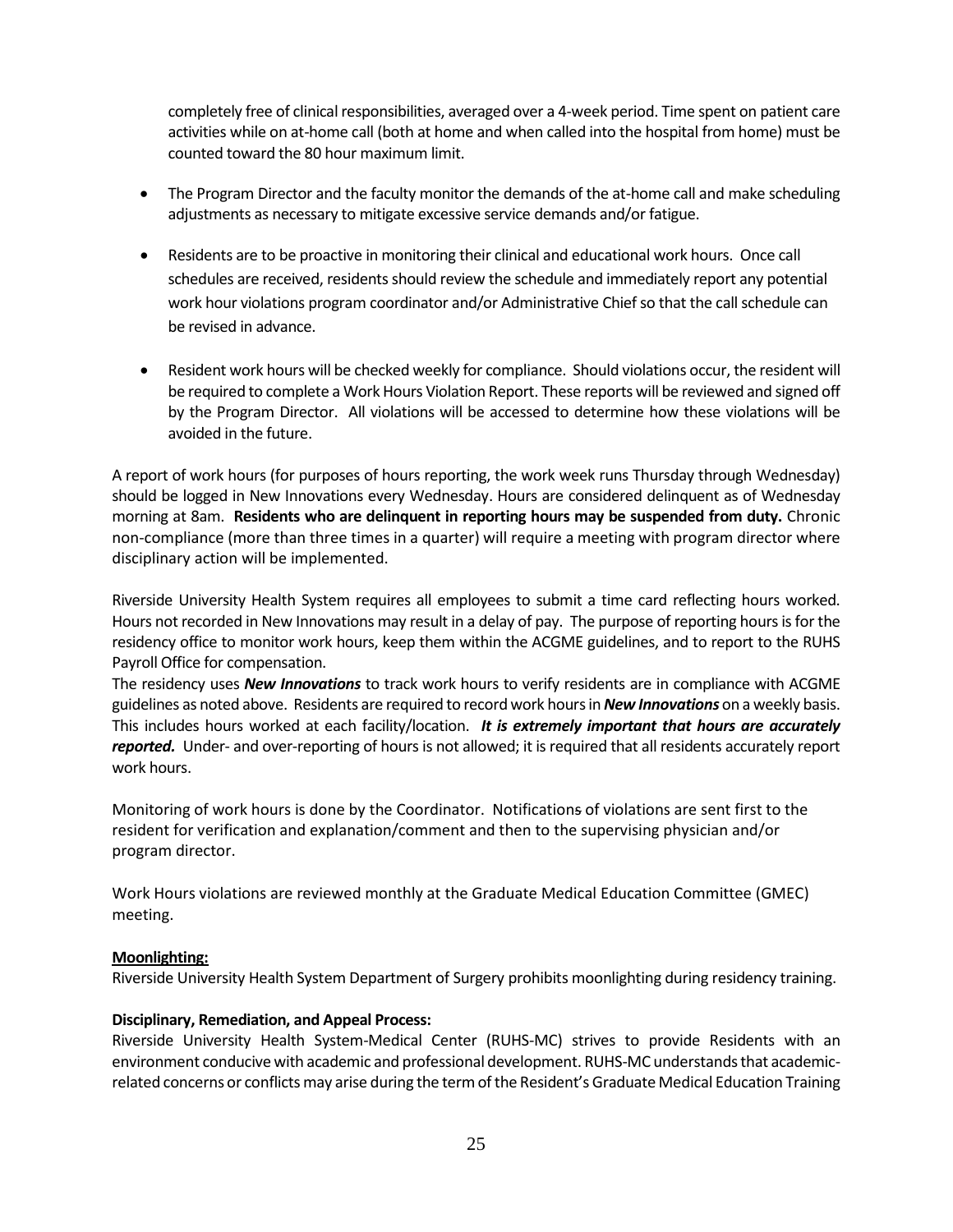Agreement (Agreement) with RUHS-MC. This policy and procedure is established to assist in clarifying and/or resolving academic-related disciplinary and/or remediation issues during the term of the Agreement.

Further, this policy and procedure is:

- 1. To establish guidelines for corrective action, remediation and/or disciplinary action relative to academic matters;
- 2. To assure careful consideration, reasoned action, and fair treatment with due consideration and regard for the facts and circumstances which lead to any corrective action, remediation and/or disciplinary action recommended or taken;
- 3. To provide an opportunity for Residents to address and resolve issues related to corrective actions, remediation and/or disciplinary action imposed due to academic matters.

These guidelines apply to General Surgery residents at each of the integrated institutions. Representatives from the appropriate hospitals will be involved in the decision making process.

## Guidelines and Procedures:

Academic-Related Disciplinary Action and Remediation:

The residency program director is responsible for assessing and monitoring the academic and professional progress of each resident. The residency program director is also responsible for monitoring resident adherence to applicable policies and procedures governing the residency training program and RUHS-MC.

Academic-related disciplinary action and/or remediation is usually progressive in nature:

## FORMATIVE FEEDBACK

- a. Formative feedback is appropriate for concerns that appear to be isolated and easily correctable.
- b. This will usually be verbal and is not considered remedial, but rather a formative assessment and part of the expected educational process.
- c. Documentation that a verbal discussion occurred may be required as determined by the program director.
- d. Formative assessments identifying strengths, weaknesses and targeted areas in need of improvement should be provided to the trainee.

## LETTER OF NOTICE OF DEFICIENCY and FORMAL IMPROVEMENT PLAN

- a. A Letter of Notice of Deficiency and Formal Improvement Plan are appropriate for concerns that have not been adequately addressed by formative feedback or for concerns that appear to require more intentional effort on the part of the trainee to achieve competence and require additional monitoring by the program during the expected course of the residency program.
- b. The Formal Improvement Plan is appropriate for levels of performance that do not meet training expectations; however, it is still considered part of the educational process, and is not considered remediation.
- c. Written documentation will be provided to the trainee and retained. It will consist of:
	- i. a formal plan for improvement that is clearly related to the concern(s)
	- ii. the goal of the plan and what would demonstrate achievement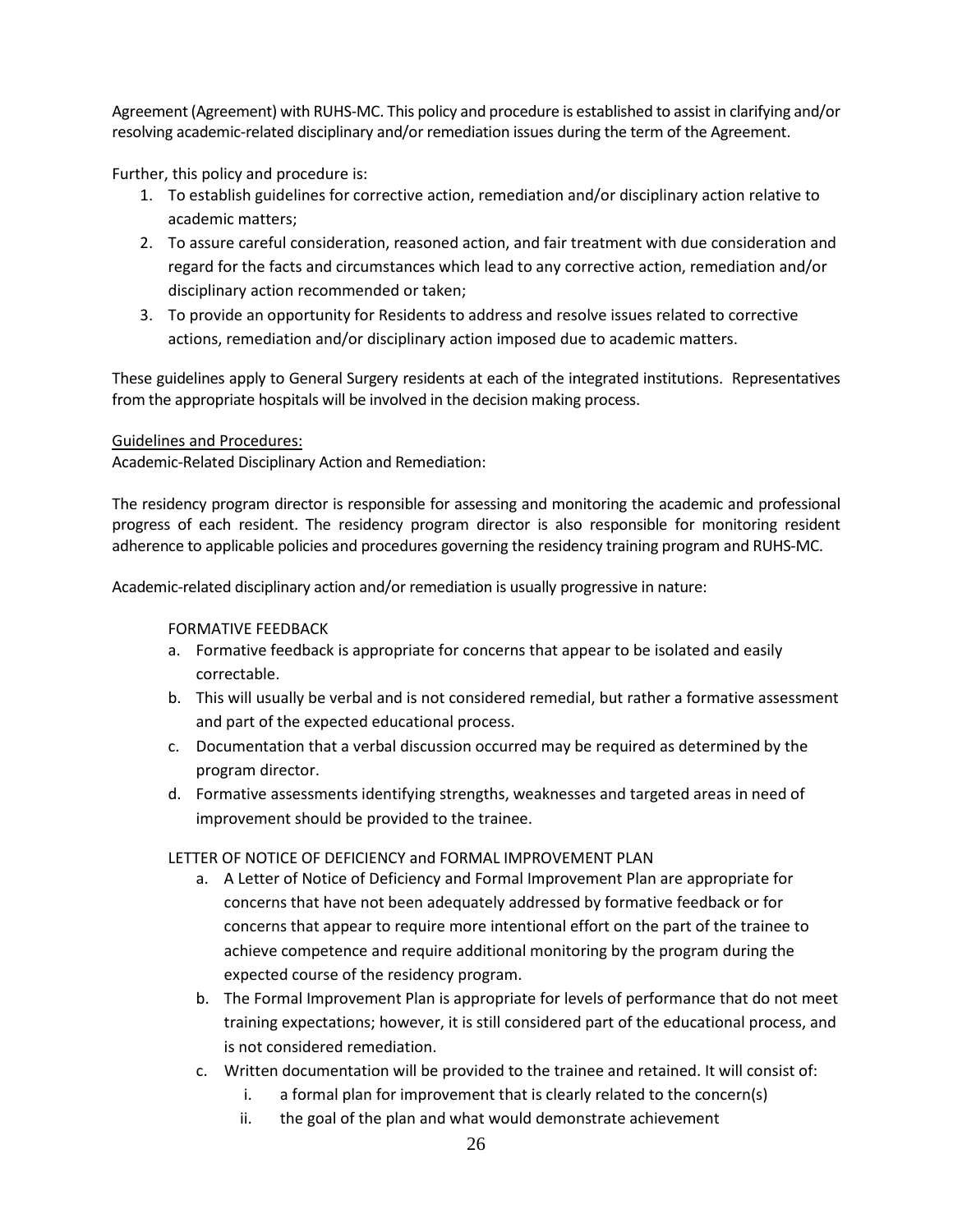of that goal

- iii. a target time to demonstrate achievement of the goal
- iv. consequences of not meeting goals/standards
- v. notification that any extensions of the resident's training period, for academic or disciplinary causes, may lead to a delay in graduation and participation in fellowship training or private practice, and may also delay the resident's eligibility for board certification examinations. Extension of the resident's training period will become part of the trainee's permanent record and be expected to be disclosed to entities seeking verification of residency training.
- vi. resident signature acknowledging receipt and review of the Formal Improvement Plan
- d. Trainees on a Formal Improvement Plan will receive face-to-face evaluations on a monthly to quarterly basis, as determined by the program director, from a faculty member that will include a review of the trainee's performance. A written summary of the face-to-face evaluation should be included in the trainee's file.
- e. Failure to correct the deficiencies within the timeline defined in the Letter of Notice of Deficiency and Formal Improvement Plan may result in further progressive disciplinary actions being taken including, but not limited to, possible placement on academic probation, extension of the training program, suspension or termination from the program.

## REMEDIATION in One or More Competencies

- a. Remediation is appropriate for concerns that have not responded to a written improvement plan or to concerns of sufficient magnitude of deficiency that will likely require extension of the residency program in order to demonstrate competence.
- b. Record of remediation will become part of the trainee's permanent record and be expected to be disclosed to entities seeking verification of residency training.
- c. Written documentation will be provided to the trainee. It will consist of:
	- i. the fact that this action is remediation
	- ii. the specific reason for remediation
	- iii. a formal plan for improvement that is clearly related to the concern(s)
	- iv. the goal of the plan and what would demonstrate achievement of that goal
	- v. a target time to demonstrate achievement of the goal
	- vi. the length of additional training, if any, anticipated for demonstration of the achievement of the goal
	- vii. the fact that academic-related actions may be appealed through Due Process for Academic-Related Disciplinary Action
	- viii. notification that any extensions of the resident's training period, for academic or disciplinary causes, may lead to a delay in graduation and participation in fellowship training or private practice, and may also delay the resident's eligibility for board certification examinations. Extension of the resident's training period will become part of the trainee's permanent record and be expected to be disclosed to entities seeking verification of residency training.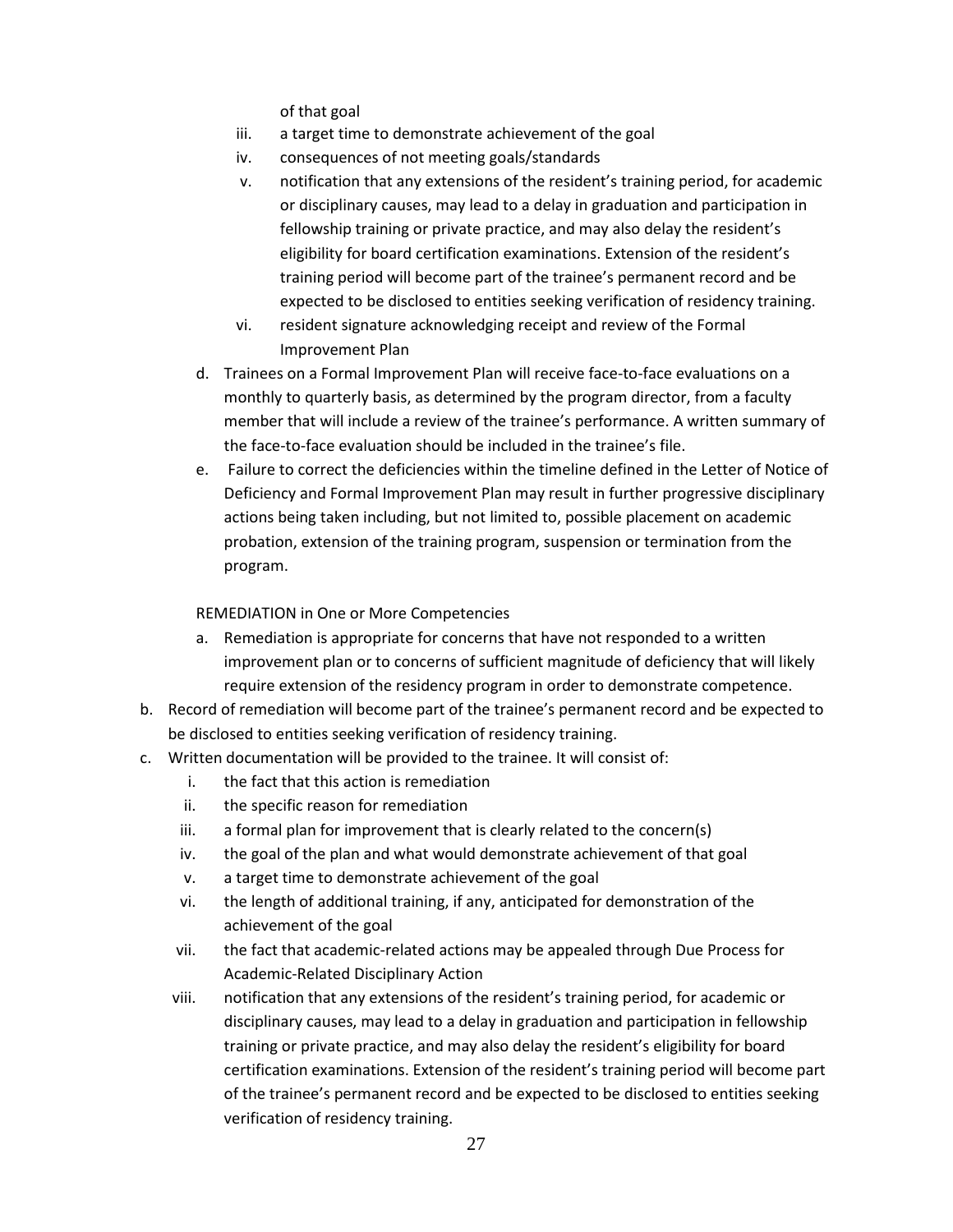- ix. resident signature acknowledging receipt and review of the written documentation
- d. Trainees in remediation will be monitored closely and will receive:
	- i. feedback and/or evaluation of performance
	- ii. regular feedback sessions on a weekly to monthly basis, as determined by the program director, with an appropriate faculty member to support progress in achieving the goal
	- iii. formal, face-to-face evaluations on a monthly to quarterly basis, as determined by the program director, from a faculty member that will include a review of the trainee's performance. A written summary of the face-to-face evaluation should be included in the trainee's file.
- e. At the discretion of the Program Director, consultation may be obtained from the Office of County Counsel prior to implementing remediation.

## PROBATION

- a. Is appropriate for concerns that have not responded to remediation or concerns of a nature such that failure to demonstrate sustained improvement would preclude continuation in the residency program.
- b. Probation will become part of the trainee's permanent record and be expected to be disclosed to entities seeking verification of residency training.
- c. Written documentation of probation will be provided to the trainee and retained. It will consist of:
	- i. the fact that this action is probation
	- ii. the specific reason for probation
	- iii. the goal of the plan and what would demonstrate achievement of that goal
	- iv. a time period during which the trainee must demonstrate sustained achievement in meeting the goal
	- v. the fact that failure to demonstrate sustained achievement throughout the specified time period or recurrence after that time period will result in termination from the residency program
	- vi. the fact that academic-related disciplinary actions may be appealed through Due Process for Academic-Related Disciplinary Action
	- vii. notification that any extensions of the resident's training period, for academic or disciplinary causes, may lead to a delay in graduation and participation in fellowship training or private practice, and may also delay the resident's eligibility for board certification examinations. Extension of the resident's training period will become part of the trainee's permanent record and be expected to be disclosed to entities seeking verification of residency training.
	- viii. resident signature acknowledging receipt and review of the written documentation
- d. Trainees on probation will be monitored closely and receive:
	- i. feedback and/or evaluation of any suboptimal performance
	- ii. regular feedback sessions on a weekly to monthly basis, as determined by the program director, with a faculty member to support progress in achieving the goal
	- iii. formal, face-to-face evaluations on a monthly to quarterly basis, as determined by the program director, from a faculty member that will include a review the trainee's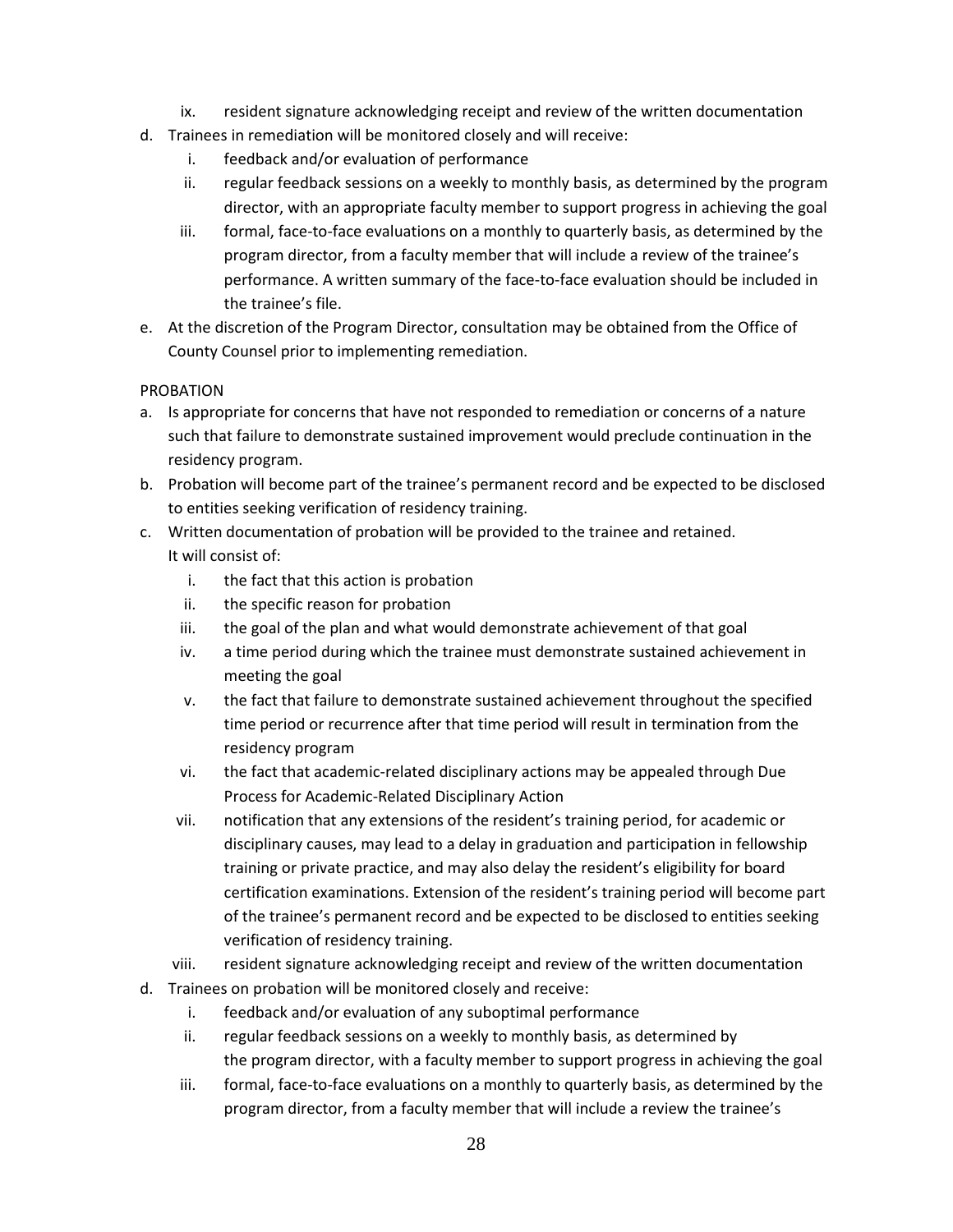performance. A written summary of the face-to-face evaluation should be included in the trainee's file.

e. At the discretion of the Program Director, consultation may be obtained from the Office of County Counsel prior to implementing remediation.

# **SUSPENSION**

- a. Investigatory suspension
	- i. Investigatory suspension is appropriate for a concern that poses immediate jeopardy to the safety of patients, the trainee or others, or represents a potential serious breach of professionalism
	- ii. The trainee may be placed on administrative leave
	- iii. Investigatory suspension is not of itself considered a negative evaluation and may not be appealed. However, an action resulting from the investigation (i.e., remediation, probation or termination), may be appealed through Due Process for Academic-Related Disciplinary Action.
	- iv. Investigatory suspension may not be reportable to entities seeking verification of residency training if there are no adverse findings or action(s) taken against the Resident. Adverse findings or action(s) resulting from the investigation or extension of the Resident's training period may be reportable.
- b. Disciplinary suspension
	- i. Disciplinary suspension is appropriate for failure to complete or adhere to training program requirements, including, but not limited to, having an unacceptable number of medical record deficiencies, failing to maintain required certifications, failing to meet academic standards, demonstration of unprofessional behavior or misconduct of an egregious nature which necessitates removal from the residency training program.
	- ii. Disciplinary suspension for academic-related matters may be appealed through Due Process for Academic-Related Disciplinary Action
	- iii. The trainee may be placed on administrative leave
	- iv. Disciplinary suspension will become part of the trainee's permanent record and be expected to be disclosed to entities seeking verification of residency training
- c. Written documentation of investigatory or disciplinary suspension will be provided to the trainee and retained. It will consist of:
	- i. the fact that this is suspension and specification of the type of suspension
	- ii. the specific reason for suspension
	- iii. duration of the suspension
	- iv. in cases of investigatory suspension, the resident will be notified when the investigation has been completed and will be informed of the findings/actions of the investigation
	- v. in cases of disciplinary suspension, the resident must be notified of the requirements for removal of suspension and a time period during which those requirements must be met
	- vi. the fact that failure to satisfy the requirements set forth in the suspension documentation will result in termination from the residency program
	- vii. the fact that academic-related disciplinary suspension may be appealed through Due Process for Academic-Related Disciplinary Action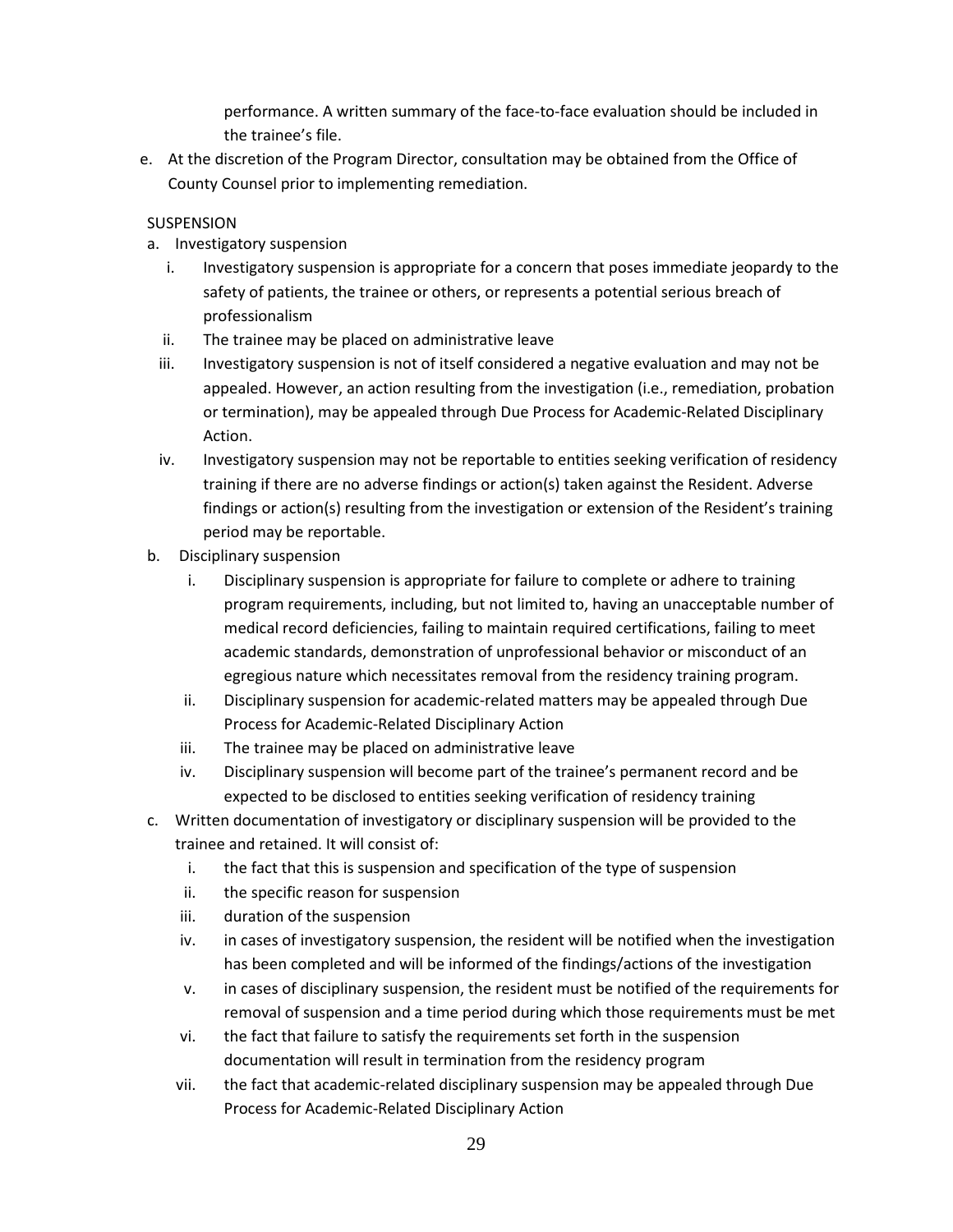- viii. notification that any extensions of the resident's training period, for investigatory or disciplinary suspension, may lead to a delay in graduation and participation in fellowship training or private practice, and may also delay the resident's eligibility for board certification examinations. Extension of the resident's training period will become part of the trainee's permanent record and be expected to be disclosed to entities seeking verification of residency training.
- ix. resident signature acknowledging receipt and review of the written documentation
- d. At the discretion of the Program Director, consultation may be obtained from the Office of County Counsel prior to implementing suspension.

# NON-RENEWAL

- a. Non-renewal of the resident training agreement is appropriate for:
	- i. Decision by the Resident to no longer participate in the residency training program
	- ii. OR negative actions that are not deemed cause for immediate termination which include, but are not limited to:
		- 1. jeopardizing the safety of patients, co-workers or the public
		- 2. OR breach of professionalism
		- 3. OR substantial breach of the terms of the resident training Agreement
		- 4. OR failure to achieve the goals of remediation, probation or suspension in the required time
		- 5. OR failure to satisfy the academic and/or clinical requirements of the training program
		- 6. OR serious neglect of duty or violation of RUHS-MC rules, regulations, or policies by the Resident
		- 7. OR conduct by the Resident seriously and clearly prejudicial to the best interest of RUHS-MC
		- 8. OR misconduct of a nature which necessitates non-renewal of the resident's training agreement
- b. Written notification of the non-renewal will be provided to the trainee and retained. It will consist of:
	- i. The date of non-renewal notification. Notification must be given four months prior to the end of the training agreement unless the issue leading to non-renewal occurred at a time that made four months notification not possible
	- ii. The grounds on which the non-renewal of training agreement is based
	- iii. The fact that academic-related disciplinary actions may be appealed through Due Process for Academic-Related Disciplinary Action
	- iv. Notification that non-renewal of the resident's training agreement due to medical disciplinary cause(s) or reason(s) will be expected to be included in all future correspondence seeking verification of residency training.
	- v. The fact that the appropriate medical licensure board for the State of California will be notified of non-renewal of the resident's training agreement for medical disciplinary cause(s) or reason(s) after due process is completed.
	- vi. resident signature acknowledging receipt and review of the written documentation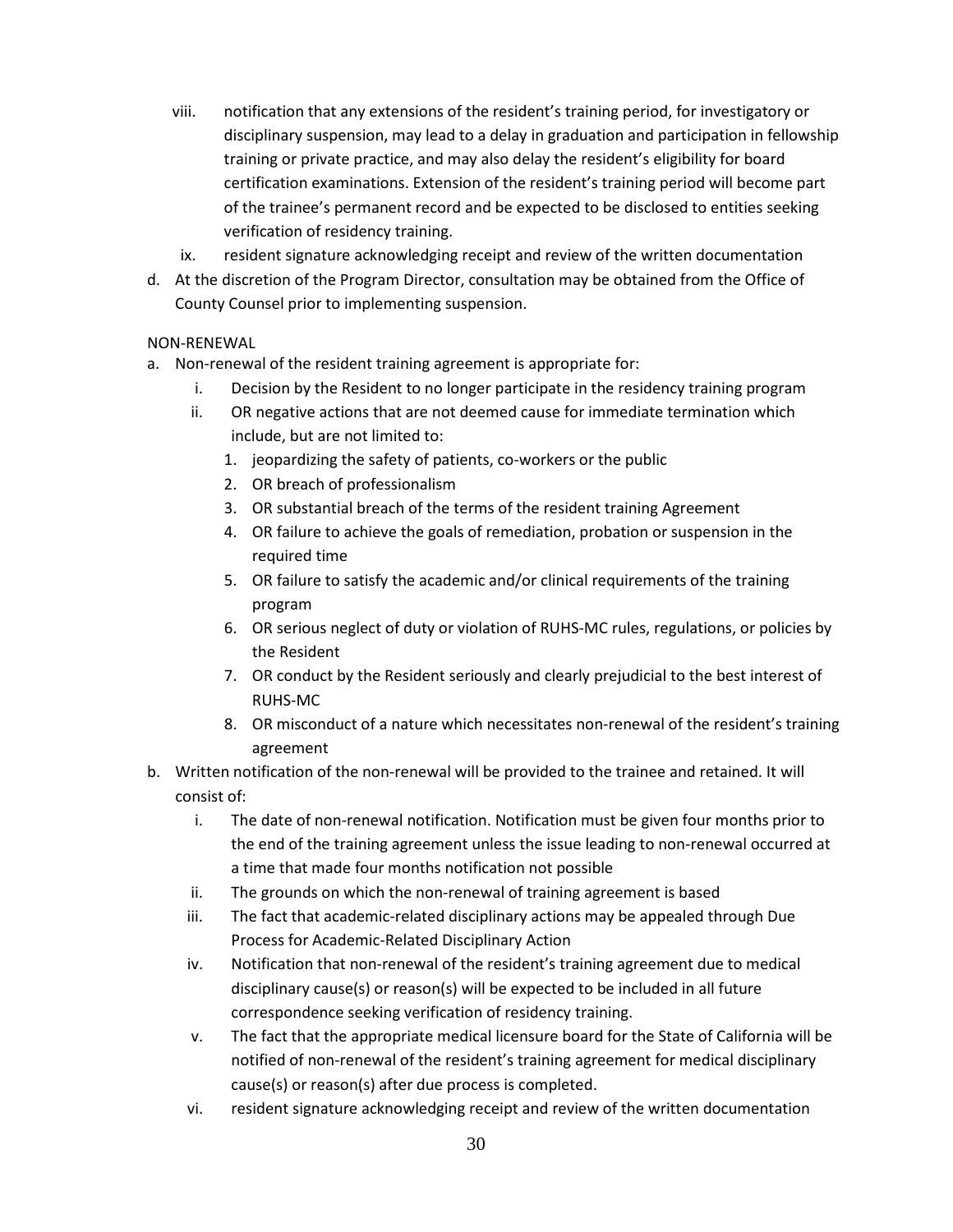c. At the discretion of the Program Director, consultation may be obtained from the Office of County Counsel prior to implementing non-renewal of the training agreement.

# **TERMINATION**

- a. Termination is appropriate for
	- i. jeopardizing the safety of patients, co-workers or the public
	- ii. OR a serious breach of professionalism including any criminal charges
	- iii. OR substantial breach of the terms of the resident training Agreement
	- iv. OR failure to achieve the goals of remediation, probation or suspension in the required time
	- v. OR failure to satisfy the academic and/or clinical requirements of the training program
	- vi. OR serious neglect of duty or violation of RUHS-MC rules, regulations, or policies by the Resident
	- vii. OR conduct by the Resident seriously and clearly prejudicial to the best interest of RUHS-MC
	- viii. OR unapproved absence of the Resident from the program
	- ix. OR failure to fully cooperate with any investigation
	- x. OR incapacity of the resident due to illness or injury, at any time after the continuation of such incapacity for more than sixty (60) days, or upon exhaustion of any leave to which the resident is entitled during such incapacity under the Family Medical Leave Act, whichever occurs at a later time.
	- xi. OR misconduct of an egregious nature which necessitates removal from the residency training program

# b. Written notification of termination will be provided to the trainee and retained. It will consist of:

- i. The date of termination
- ii. The grounds on which the termination is based
- iii. The fact that academic-related disciplinary actions may be appealed through Due Process for Academic-Related Disciplinary Action
- iv. Notification that termination will be expected to be included in all future correspondence seeking verification of residency training
- v. The fact that the appropriate medical licensure board for the State of California will be notified of the termination after due process is completed
- vi. resident signature acknowledging receipt and review of the written documentation
- c. At the discretion of the Program Director, consultation may be obtained from the Office of County Counsel prior to implementing termination.

# Due Process for Academic-Related Disciplinary Action:

It is the intent of RUHS-MC that each resident successfully complete the residency training program and become eligible to proceed with further training or directly into practice. RUHS-MC does not anticipate the need to take corrective action or discipline against a resident; however, in the event corrective action or discipline is deemed appropriate, it is the intent of RUHS-MC to provide the resident with the opportunity to seek informal review and appeal the action imposed.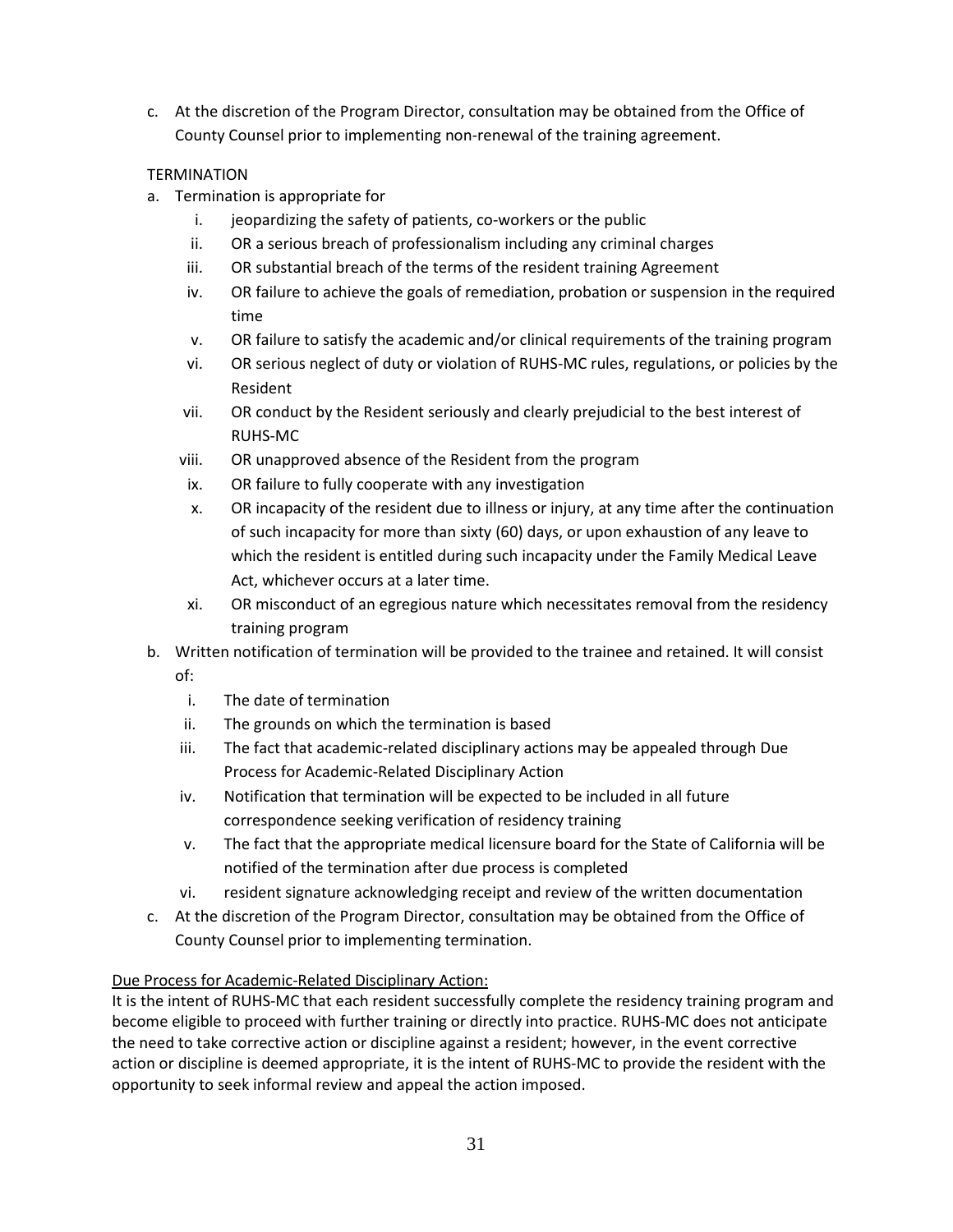# *Informal Review of Corrective Action or Discipline:*

Except when the Residency Program Director determines that a corrective action or discipline should be immediately imposed, the corrective action or discipline shall be reviewed with the resident before being implemented. The resident shall have the opportunity to seek informal review of a corrective action or discipline in accord with the following:

- 1. As stated above, the Residency Program Director shall provide the resident a Letter of Notice of Deficiency (hereafter "Notice") including a description of the deficiency, corrective action(s) to be taken and timeline in which action(s) should occur and any disciplinary action to be taken.
- 2. Within five (5) business days (excluding Riverside County holidays) of receipt of the Notice the resident may request, in writing, the opportunity to meet with the Residency Program Director to discuss, explain and/or refute the charges. In absence of the resident's request for an informal review, the Notice shall be the Residency Program Director's decision in the matter. At the discretion of the Program Director, the informal review may be conducted by an appropriate designee (i.e., Chair of the Clinical Competency Committee or Chair or Vice Chair of the respective department).
- 3. After the informal review with the resident, the Program Director may take such further action as may be appropriate, including, but not limited to, letting the charges and/or corrective action and discipline stand, or modifying the corrective and/or disciplinary actions. Within five (5) business days (excluding Riverside County holidays) after the review meeting with the resident, the Program Director shall provide the resident with written notice of his/her further decision in the matter. Said further decision shall be the Program Director's final decision in the matter.
- 4. Corrective action or discipline imposed shall be effective until otherwise modified upon the completion of the formal review process set forth below.

# *Formal Review After Imposition of Corrective Action or Discipline:*

A resident shall have the right to have a corrective action or discipline imposed against him/her reviewed in accord with the following:

- 1. Within ten (10) business days (excluding Riverside County holidays) of receipt of the Program Director's decision, the resident may request, in writing, a formal review. The request for a formal review shall be directed to the Director of Graduate Medical Education (DGME) or the Osteopathic Director of Medical Education (ODME), whichever is applicable. If the resident fails to request a formal review as specified herein, he/she shall be deemed to have waived the right to said formal review and acquiesce to the corrective action or discipline imposed.
- 2. Upon receipt of the resident's request for a formal review of the corrective action or discipline taken against him/her, the DGME/ODME shall promptly set a date for convening a committee to review the action; but not later than fifteen (15) business days (excluding Riverside County holidays) after the committee is constituted. The committee's membership shall consist of the DGME/ODME or designee, Chief Medical Officer or designee, Human Resources Director or designee, a faculty member not associated with the resident's training program and a resident representative not associated with the resident's training program. The DGME/ODME or designee shall serve as Chair of the committee.
- 3. The DGME/ODME shall provide the resident, committee members and other appropriate persons with written notice of the time, place and date of the formal review.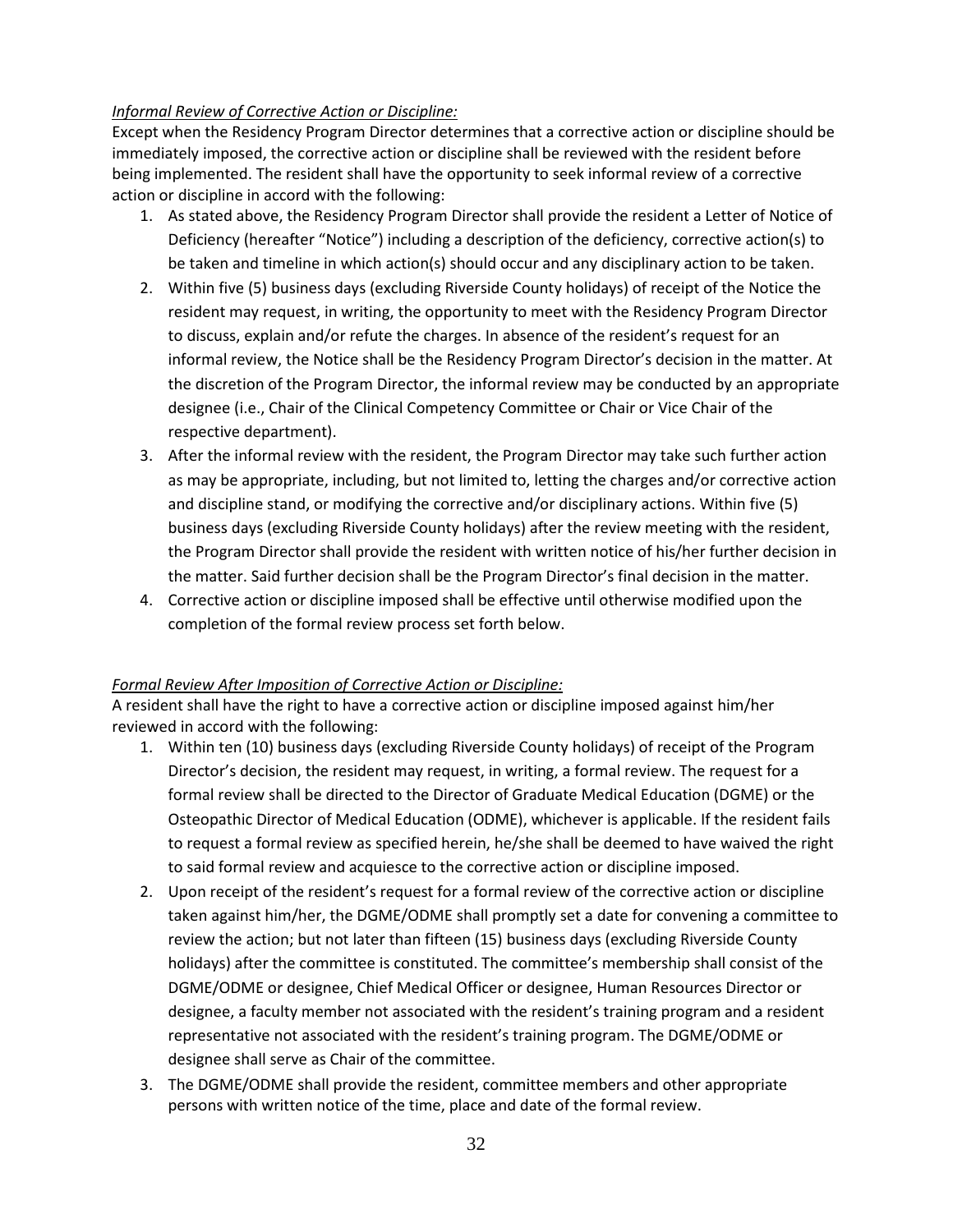- 4. The resident and the Program Director shall appear at the formal review. In cases of academic discipline, legal representation is not permitted for either party. Failure of the resident to appear at the formal review or to present his/her case at the formal review shall constitute a waiver of his/her right to a formal review and acceptance of the corrective action or discipline.
- 5. The formal review shall proceed and evidence taken in accord with the following:
	- a. Upon opening the formal review, the chair shall explain the review procedures and the rights of the parties as established hereunder;
	- b. The formal review shall be limited to matters relevant to the committee's review of the action imposed against the resident;
	- c. The admission of relevant evidence will not be restricted by evidentiary rules applicable in a court of law;
	- d. Within reasonable limitations, both sides at the formal review may call and examine witnesses, cross-examine witnesses, and present exhibits or documents;
	- e. A recording of the proceeding will be effectuated by the use of a court reporter or an electronic recorder, or both, as appropriate;
	- f. Members of the committee may at any time ask questions of the parties or witnesses in order to gain a full understanding of the issues and facts. At the discretion of the chair, to aid the committee in its deliberations, the chair may request the production of any evidence not presented by the parties and seek the advice of legal counsel to address relevant issues of law;
	- g. At the discretion of the chair, closing arguments may be made by the parties; and,
	- h. Unless both parties agree to an open formal review, the review shall be closed and its proceedings deemed confidential. Witnesses other than the parties shall be excluded from the review except when providing testimony.
- 6. No later than fifteen (15) business days (excluding Riverside County holidays) after the close of the formal review, the committee shall prepare a decision and submit it to the Hospital Administrator or designee. The decision shall contain the committee's recommendation as to whether the action imposed should be sustained, modified, or rescinded, and the basis for the recommendation. The recommendation shall be supported by the preponderance of the evidence presented during the formal review. The parties shall promptly be provided a copy of the decision.
- 7. Within fifteen (15) business days (excluding Riverside County holidays) of receipt of the committee's decision, the Hospital Administrator or designee, upon consideration of the corrective action(s) or discipline taken and the review committee's report, shall issue a final decision as to the action taken against the resident. Upon issuance, the parties will be provided a copy of the decision.

Miscellaneous

1. The time requirements, with notice to the parties, provided hereunder may be extended or shortened as may be reasonable for the fair and timely resolution of a disputed corrective action or discipline.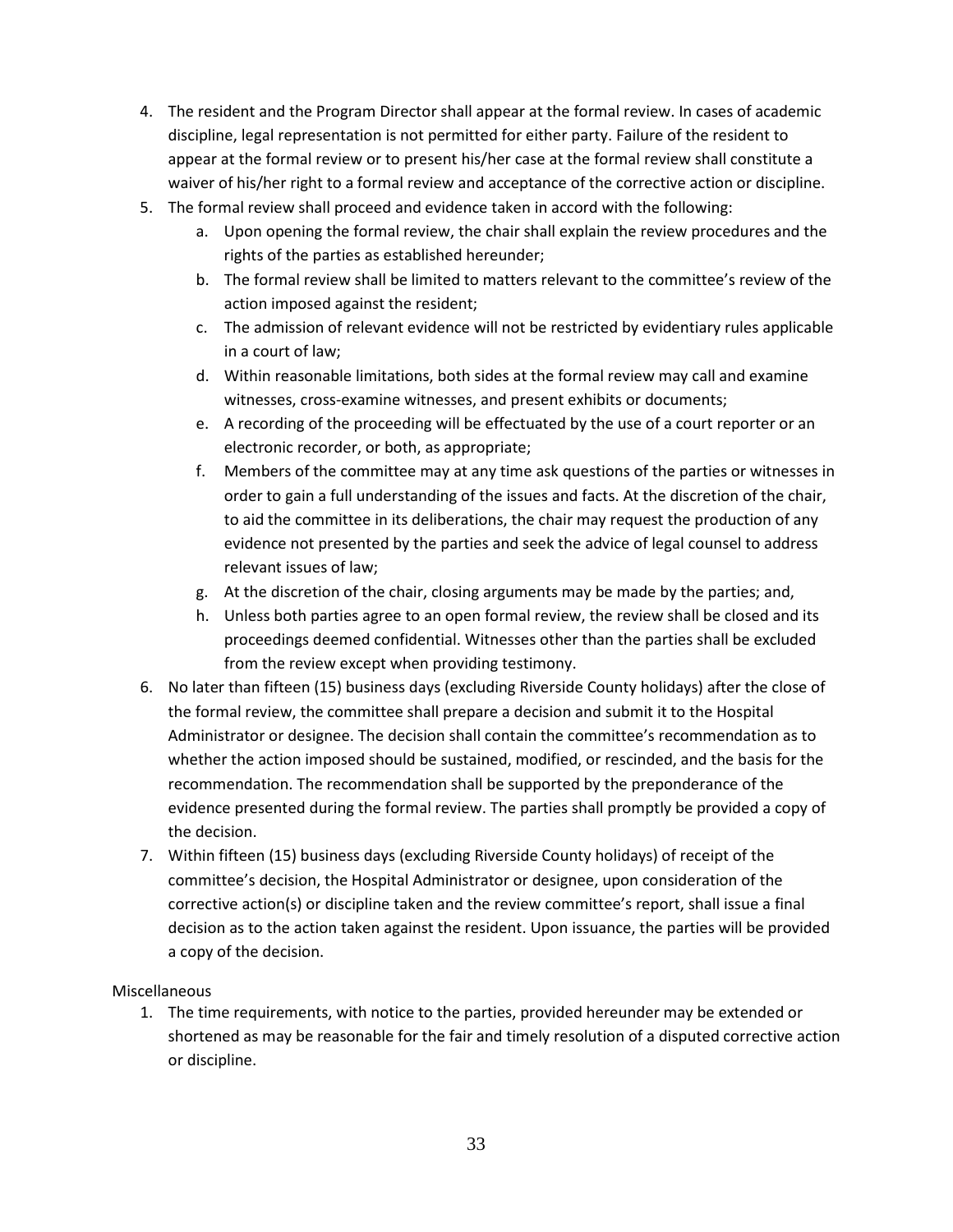- 2. At the discretion of the Chair of the Review Committee, a resident or faculty member, who is not involved in the corrective action or disciplinary measure under review, may be appointed to serve as a non-voting member of the committee to aid in the review process.
- 3. Notwithstanding a resident's informal review or appeal of a corrective action or discipline as provided hereunder, as approved by the Hospital Administrator or designee and Chief Medical Officer or designee, the resident may continue his/her clinical duties.

## REFERENCES

- 1. ACGME Common Program, Institutional & RRC Program Requirements
- 2. AOA Basic Standards for Postgraduate Training & Specialty College Standards

## **Resident Representation:**

When a resident has a particular problem/concern with the program, he/she has three avenues in which to discuss the problem/concern. First, the General Surgery Residency Council is an elected group of surgery residents who meet on a quarterly basis with the Program Director to discuss issues, concerns, and changes with the program. Residents at each level of training select one representatives from their level to represent them on this council. Second, a senior resident represents the residents on the Surgery Residency Review Committee. This Committee is comprised of the Program Director, Associate Directors, and attending representatives from each hospital. Please contact your resident council representative or the senior residents representative if you have issues you would like discussed. Third, the resident can bring the problem directly to the Program Director.

#### **Personal Files:**

A personal file is maintained for each resident. Information kept on file consists of applications, correspondence, leave requests, and other miscellaneous items. Rotation evaluations will be reviewed with you at your bi-annual interview.

## **Library:**

The Department of Surgery currently maintains a core resident library in the RUHS library. No books are to be taken from the library. The library is available after hours by badge swipe access. In addition, residents are encouraged to utilize SCORE which offers a full cache of text books, videos, and journals.

## **American College of Surgeons (ACS):**

This organization is the official representative of surgeons in the United States of America. A member of this organization is called a Fellow of the American College of Surgeons. This honor is granted to those who have completed a general surgery residency, have become board certified, have practiced in a local area for two years, and have satisfactorily completed the official interview, (which reviews personal and professional attitudes and standards). Residents can benefit from the privileges and opportunities of the ACS by becoming a member of the Resident and Associate Society of the American College of Surgeons (RAS-ACS).

## Resident membership status:

The Resident Membership of the American College of Surgeons extends the educational and professional advantages of the college to surgical residents. The Candidate Group is composed of graduates from medical schools who are: A) Enrolled in approved surgical residency programs or, B) Fully trained surgeons who recently have entered into surgical practice and aspire to Fellowship in the American College of Surgeons.

The Department of Surgery **requires** each resident to make application to and participate in the Candidate Group. The fee for filing an application is \$20.00; however, the fee is waived during the intern year and we